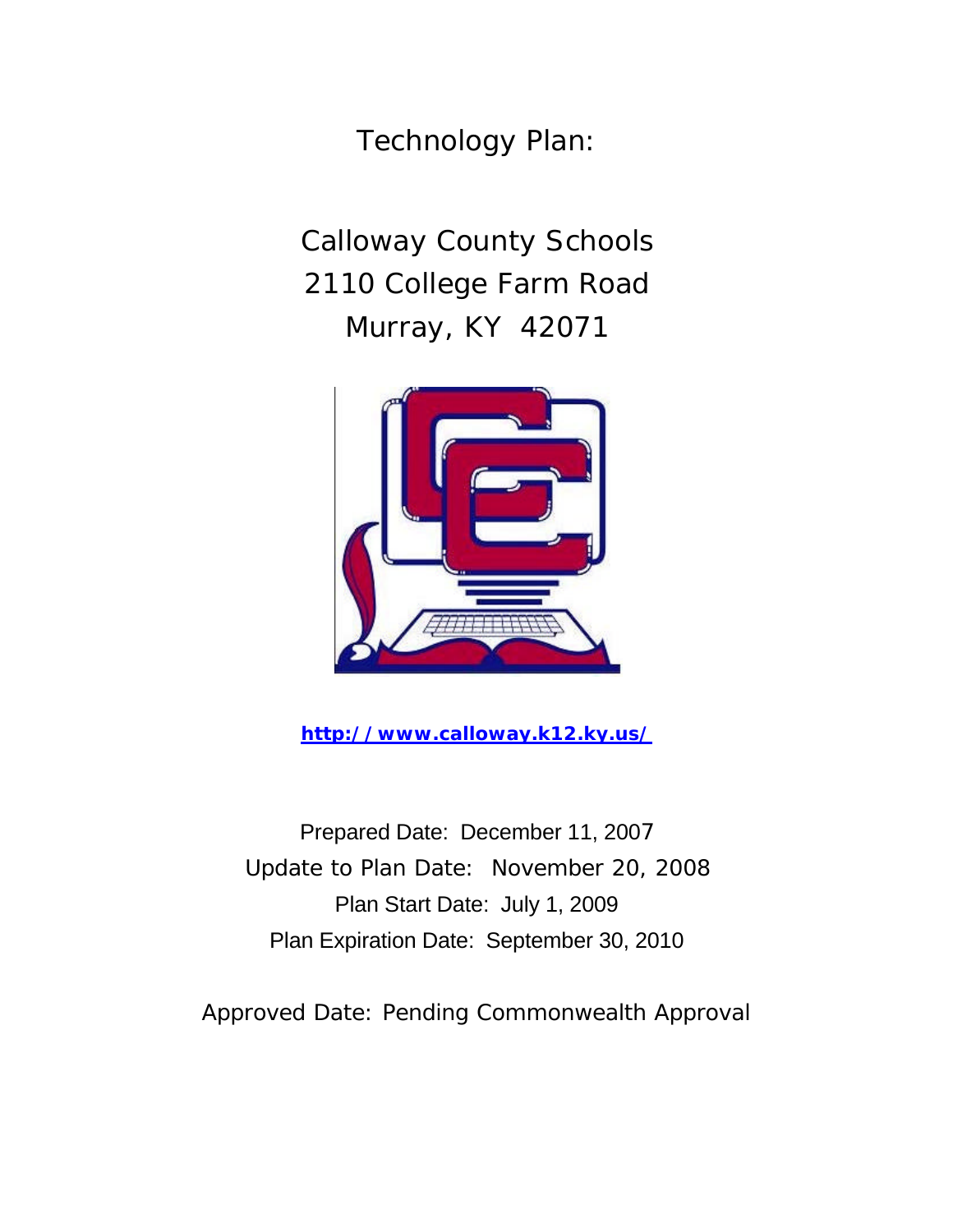## **Acknowledgments**

Susan Taylor, District Technology Coordinator **Melissa Spiceland, Calloway High School** 

#### **District Technology Staff School Technology Coordinators**  School Technology Coordinators

Angelia Jones, Calloway Middle School Ashli Gore, East Calloway Elementary Laura Webb, North Calloway Elementary Catherine Bright, Southwest Calloway Elementary

#### **School Library Media Specialists Technology Resource Teachers**

Melissa Spiceland, Calloway High School Melissa Spiceland, Calloway High School Angelia Jones, Calloway Middle School **Angelia Jones, Calloway Middle School** Angelia Jones, Calloway Middle School Ashli Gore, East Calloway Elementary **Ashli Gore, East Calloway Elementary** Ashli Gore, East Calloway Elementary Laura Webb, North Calloway Elementary Laura Webb, North Calloway Elementary

#### Additional District Contributors **National Students**

Jeff Gordon, Board of Education Member Erica B. Rogers, Grade 7, Calloway Middle Steve Hoskins, Superintendent Landon Fike, Grade 7, Calloway Middle Randy McCallon, Assistant Superitendent Kayla Cunningham, Grade 12, Calloway High Debbie Plummer, Special Education Director **Keela Tracy. Grade 10, Calloway High** Stephanie Wyatt, Instructional Supervisor

#### **Principals**

Brian Wilmurth, Calloway High School Tawnya Hunter, Calloway Middle School Kathy Crouch, East Calloway Elementary Margaret Cook, North Calloway Elementary Dennis Fisher, Southwest Calloway Elementary

Catherine Bright, Southwest Calloway Elementary Catherine Bright, Southwest Calloway Elementary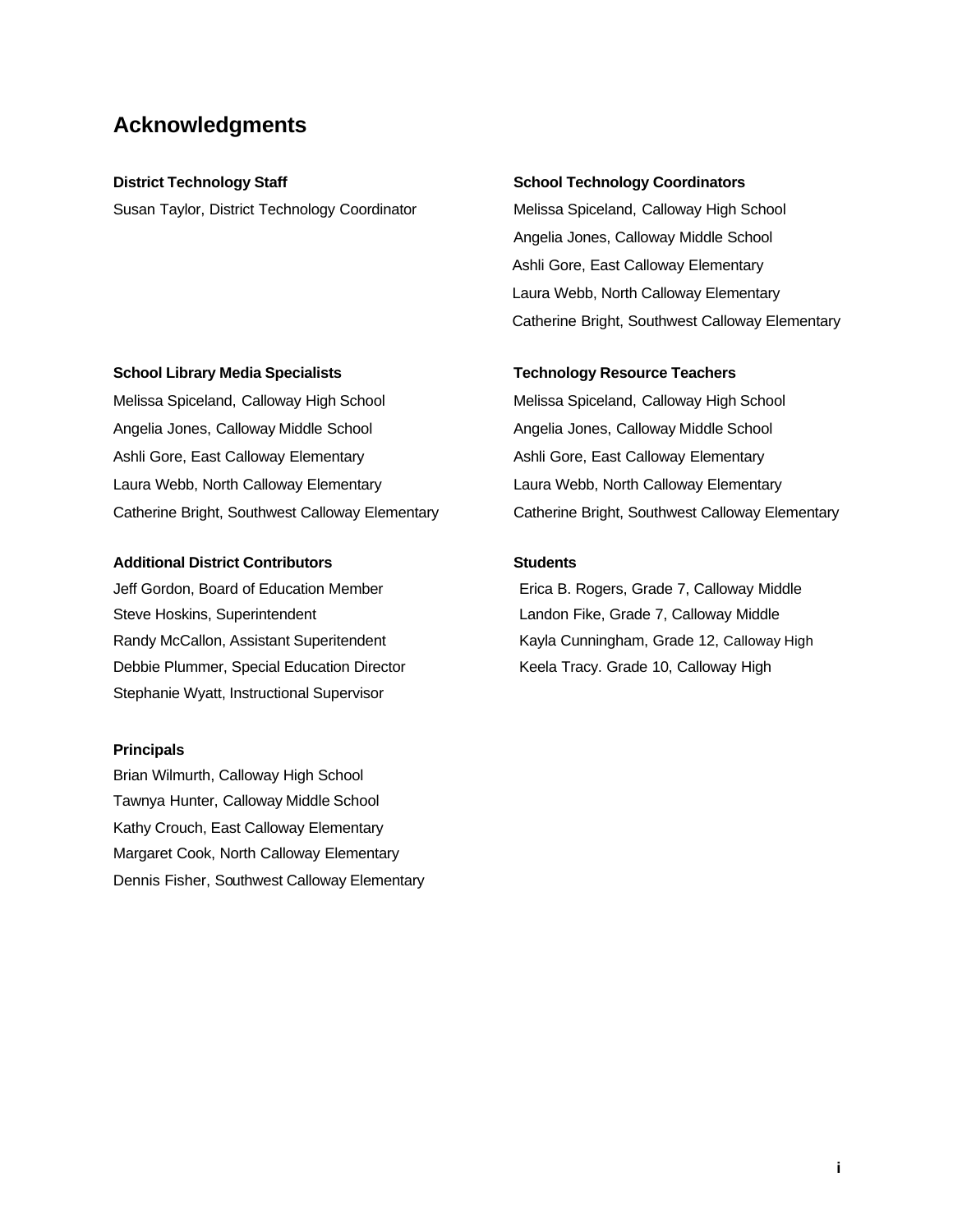# **Table of Contents**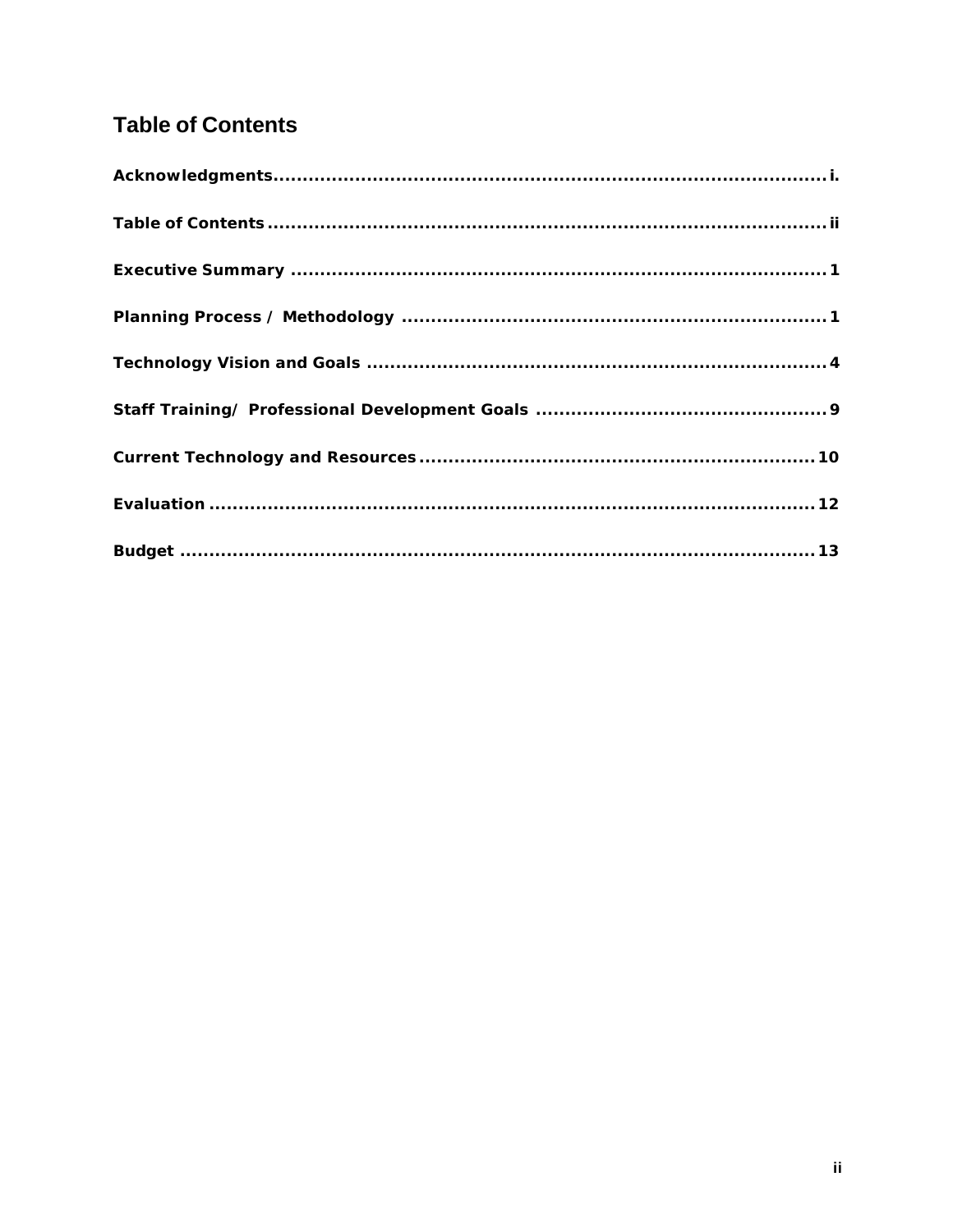# **Executive Summary**

The Technology Plan of Calloway County Schools is embedded in the Calloway County School District Comprehensive Improvement Plan. The Comprehensive District Improvement plan is designed to increase all student performance and reduce gaps in targeted populations by addressing the areas of Academic Performance, Learning Environment and Efficiency through the action plan components identified. The Comprehensive District Improvement Plan is viewed as an ongoing process which includes reviews and evaluation of district goals and strategies. The Technology Plan is derived from the District Comprehensive Improvement Plan and formatted to fit the KETS mandated format. The alignment of ideas and resources through this process will be applied to measure achievement of district goals and the status of the district Adequate Yearly Progress (AYP) and progress toward specific technology goals for staff professional development, expansion of resources and infrastructure to support and extend student achievement and skill development through Internet research, resources and integration into the curriculum. Adjustments will be made accordingly to facilitate positive outcomes for student achievement toward reaching Proficiency by 2014.

# **Planning Process / Methodology**

1. When the Board adopted its policy and procedures on the planning process:

The Calloway County Board of Education adopted a policy on the District Planning process on November 14, 2002. On August 10, 2006 the Board amended this policy.

2. When and how the district developed its mission statement and the date of the last review:

In 1992 the Calloway County Schools originally developed a district mission statement under the leadership of the District Transformation Planning Committee. Beginning in 1998, the mission statement has been reviewed annually with the last date of review on March 24, 2008.

3. Comparison of the district strategic plan and comprehensive district improvement plan:

The Comprehensive District Improvement Plan serves as the strategic plan for the Calloway County School System.

4. When and how the district conducted a review and/or evaluation of the school and district plans:

On March 24, 2008 the Calloway County Comprehensive District Improvement Plan Committee reviewed each school plan through presentations made by school representatives. Each member of the committee also had a written copy of the plans for review. Beginning May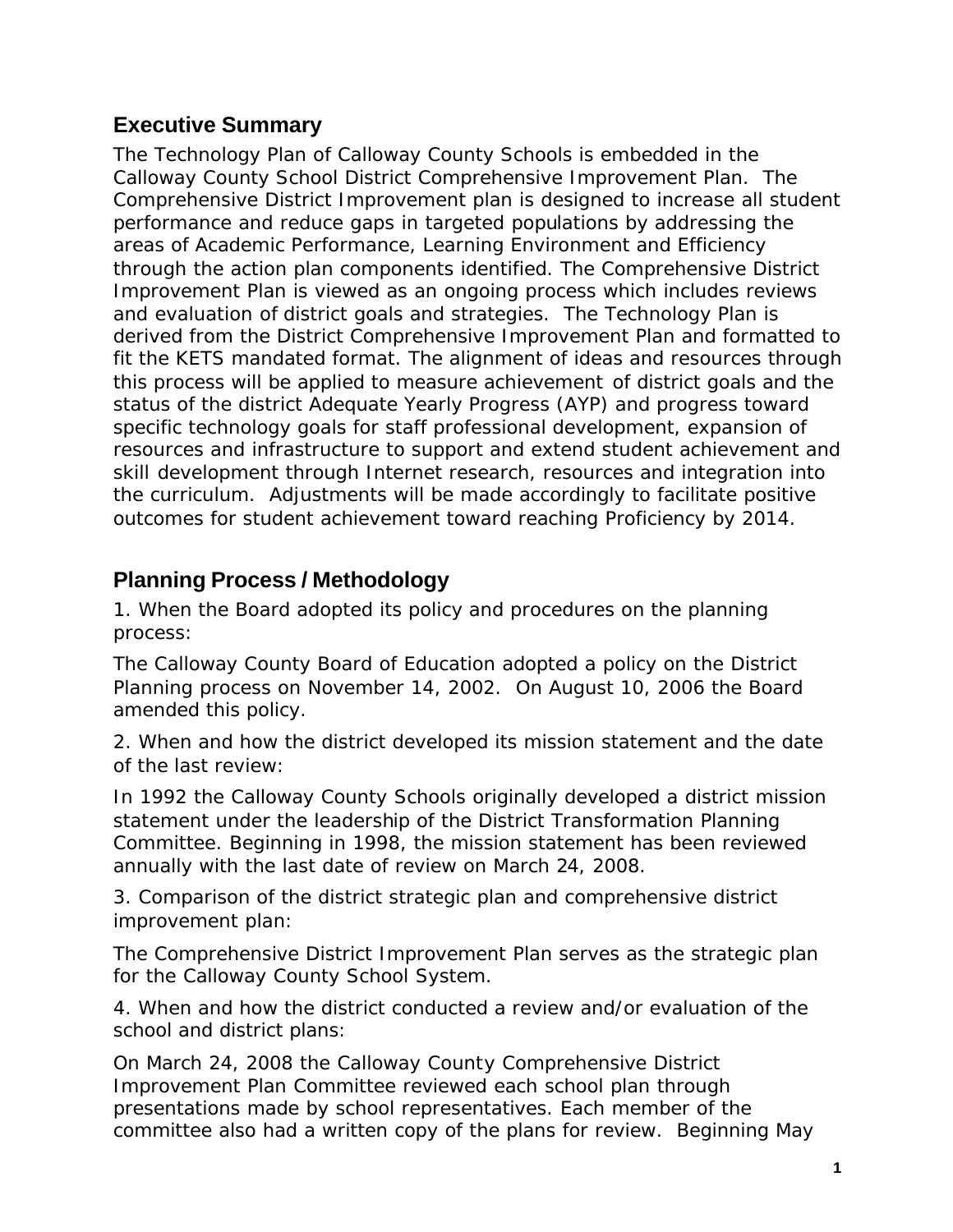14, 2008 the district plan was available for review by school personnel and the public until June 6, 2008.

5. Use of a Needs Assessment process aligned with Kentucky's Standards and Indicators for School/District improvement:

The Comprehensive District Improvement Plan Committee used priority needs; results of the Kentucky Comprehensive Monitoring Process (KCMP) Report dated January 22, 2008; findings and preliminary action plans from the schools to determine district-wide needs to address in the Comprehensive District Plan, supplemented by district-level data. Sources of data for the schools and the district committee were those identified in leverage points targeted from the Standards and Indicators for School Improvement (SISI) document that are indicative of a successful school/district.

6. Timeline for completion of each step of the needs assessment work:

In January 2007 each school set a gap target. Beginning with the 2003-2004 school year, each school began to analyze its test data from both the state and district mandated assessments. On October 15, 2007 a professional development day was held to analyze in depth the school data, and each school faculty wrote a plan of action for addressing gaps and areas of need. Throughout the 2007-2008 school year, numerous surveys have been distributed to parents, students and teachers which have also provided feedback on needs to be addressed in the Plan.

7. Timeline for determining priority needs, causes, goals and objectives:

At the district team meeting, each school presented the results of the school-based needs assessment and priorities. Following these reports, the team discussed the similarities among the school needs and set priorities according to academic performance, learning environment and efficiency as outlined in the SISI document. The district-level needs were then analyzed. The committee examined critical elements of the priority needs to determine which goals and strategies were to be identified for the Comprehensive Improvement Plan.

8. Timeline for presenting priority needs, causes, goals and objectives:

The priority needs, causes, goals and objectives were presented to the Board on May 8, 2008.

9. Timeline for planning committee reviews of component drafts:

On May 12, 2008 a draft of the components was sent to all members of the Comprehensive District Improvement Plan Committee, following the component drafts reviewed by the Board on May 8, 2008.

10. Timeline for plan being presented to the community and those in attendance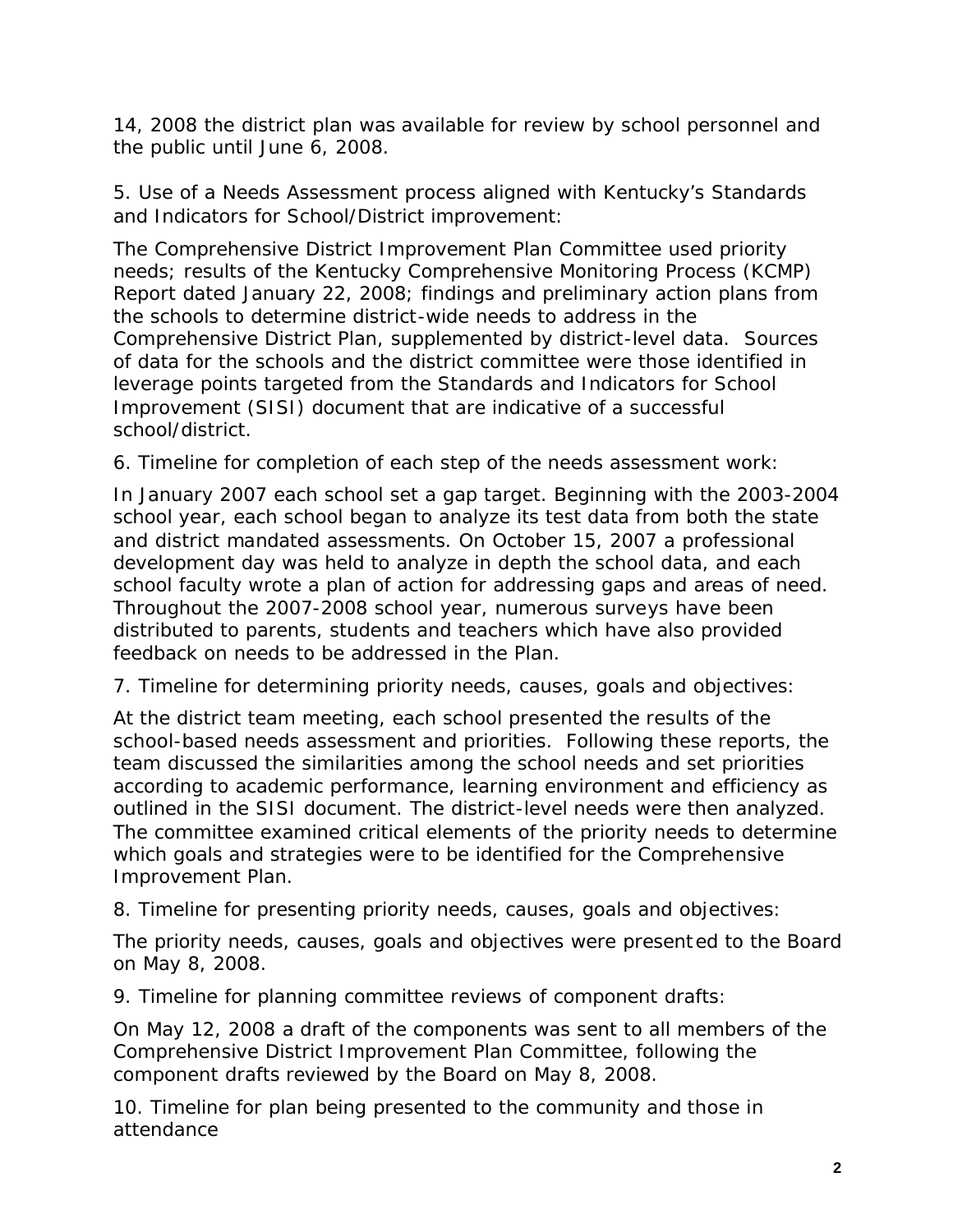The priority needs, causes, goals and objectives were shared with the Board on May 8, 2008 in a public forum with central office and building administrators, program directors, certified staff, classified staff, parents, students, and the press.

11. Timeline for Board adoption of the revised Plan:

The Board adopted the revised Plan on June 12, 2008.

12. Timeline for adoption of Section 7 allocations:

The Board approved the Section 7 allocations proposal on February 14, 2008.

13. Timeline for Board adoption of Gap Targets:

The Board accepted the Gap Targets in January 11, 2007.

14. Most recent public meeting to review the section of school Plans that deal with Gap Targets:

The most recent meeting to review the Gap Targets was on March 24, 2008.

15. What other stakeholders were involved and how:

The district-wide team was organized to include representatives of the required groups. Central office representatives were selected by the superintendent based on the individual's position and responsibilities. Each school principal and SBDM Council chose one school-based representative and one parent representative to serve on the committee. The superintendent's designee contacted local community and business representatives and invited them to participate in the process. The Family Resource and Youth Services Center coordinators nominated a representative from the FRYSC coordinators. Finally, the Calloway County Board of Education selected one of its members to represent the Board's views.

16. Additional Process for the District Technology Plan Prepared December 11, 2007 and adopted by the Calloway County Board of Education on January 10, 2008.

This Committee convened working committees to work on the major initiatives under immediate concern: (1) Program of Studies for Technology; (2) Professional Development for staff and administration; (3) Support and Maintenance of current instructional resources and (4) Expansion and support of network infrastructure. These committees met and collected information and collaborated on answers for the following documents: (1) Calloway County Comprehensive District Improvement Plan (6/07 Revision); (2) Technology Tools Readiness Survey. The results of the December 2007 Assistive Technology Inventory and Proposal was reviewed and discussed. There are new options for addressing Universal Design for Learning in our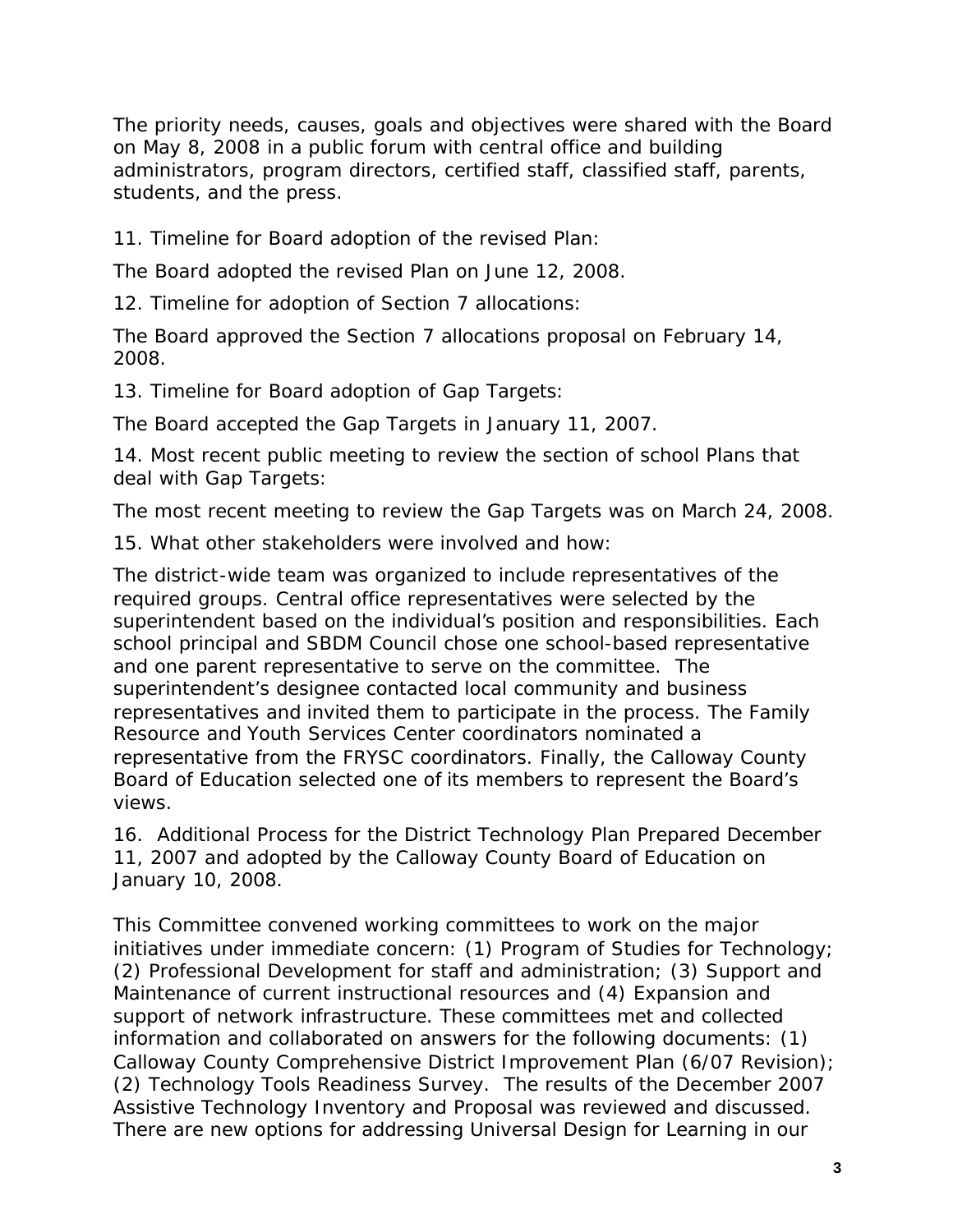classrooms that holds promise for future implementations.

The next meetings of the full committee were held on January 4, 2008, where the results of the needs assessment, data collection and surveys were discussed. The District Technology Plan was reviewed and the plan was approved and was submitted to the Calloway County Board of Education at its January 10, 2008 Board Meeting.

The Calloway County Technology Planning Committee held additional meetings to continue evaluation of progress and work on updates to the Technology Plan. A Meeting of the full committee was held on May 16, 2008 and the Committee heard a presentation by Tim Cornett of Microsoft Corporation on the Microsoft SharePoint Server Technology that holds significant promise to meet the instructional needs of students in Calloway. The implementation of MOSS 2007 was added as an updates to the Technology Plan. This will be a multi-year implementation due to the magnitude and scope of work required. Due to the establishment of fiber connectivity to the three elementary schools, centralized backup and restore capability is now a possibility and is another update to our Technology Plan. Another meeting of the full committee was held on November 20, 2008 to discuss progress and final revisions for the Update to the Technology Plan. A working committee meeting was held on December 10, 2008 to prepare the document for submission to the Board of Education of the Updated Plan for Board adoption. The Update to the Technology Plan was presented to the Board of Education on January 15, 2009 for the plan dated July 1, 2009 through September 30, 2010.

| <b>Priority Need</b>                                                                                                                                                                                                                                               | Goal                                                                                                                                                                                                                                                                                                                                                                                                                                                                                                                                                                                    |
|--------------------------------------------------------------------------------------------------------------------------------------------------------------------------------------------------------------------------------------------------------------------|-----------------------------------------------------------------------------------------------------------------------------------------------------------------------------------------------------------------------------------------------------------------------------------------------------------------------------------------------------------------------------------------------------------------------------------------------------------------------------------------------------------------------------------------------------------------------------------------|
| There is an inconsistent use of technology across<br>the district resulting in the need for faculty members<br>to be trained to implement the new technology<br>standards for teachers and incorporate the new<br>Technology Program of Studies in all classrooms. | Provide professional development and opportunities for<br>staff to gain skill in integrating technology into all<br>content areas and utilizing technology for instruction.<br>The new Technology Program of Standards provides<br>guidance on strategies and content appropriate for<br>developing skills and proficiency in utilizing Instructional<br>Technology at all levels. Instruction starts with<br>keyboarding and online academic resources beginning<br>in Primary levels through increasing complex skill<br>development and projects and research through<br>graduation. |
| There is an increased need for technology<br>resources that are efficient, reliable, robust and<br>supportive for all instructional activities and<br>administrative communications with all<br>stakeholders.                                                      | Continual upgrade of instructional devices, network<br>infrastructure and address Program of Studies for<br>technology to support instructional, administrative and<br>assessment activities.                                                                                                                                                                                                                                                                                                                                                                                           |

# **Technology Vision and Goals**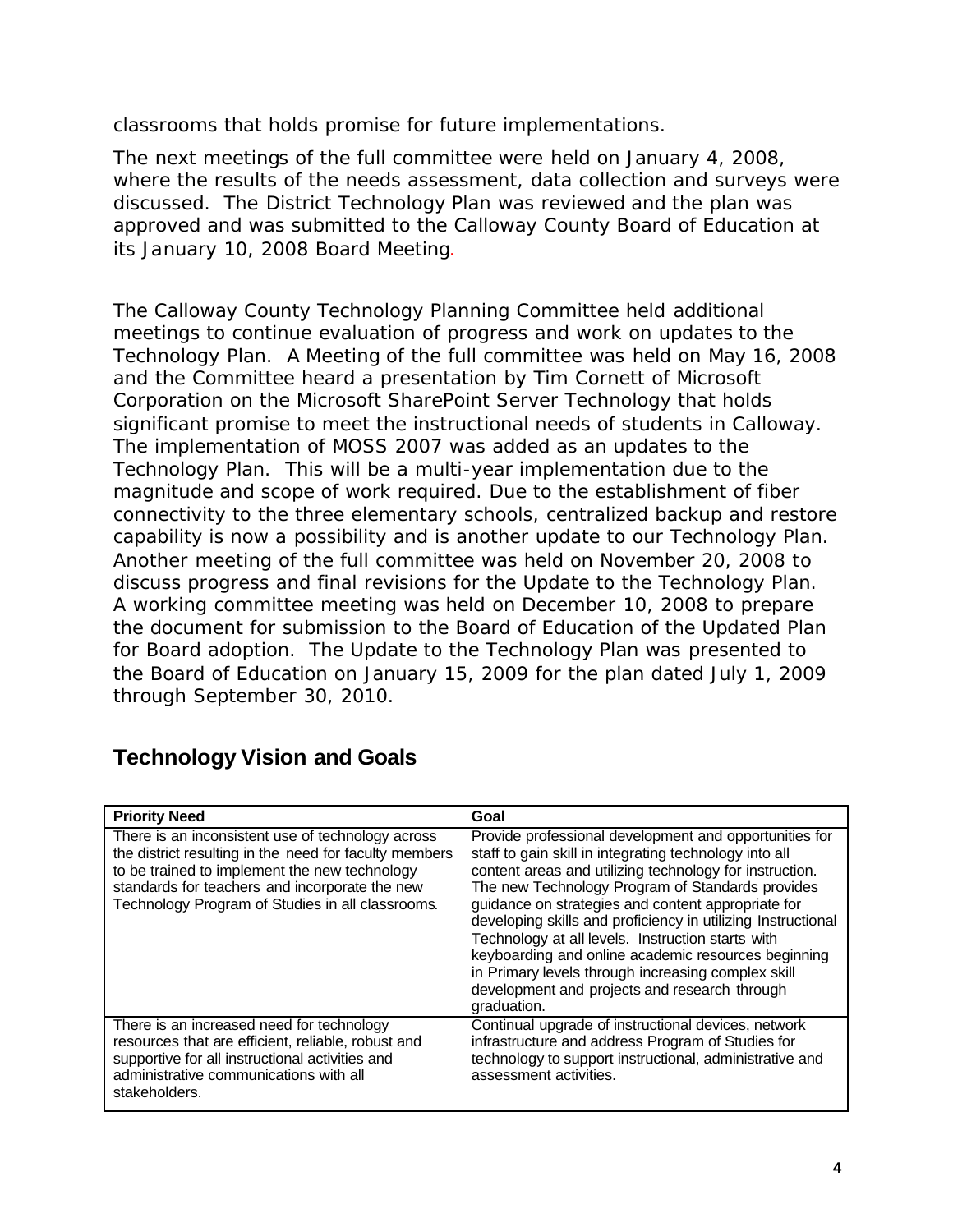| Having built a foundation of professional          | Provide professional development and skill                |
|----------------------------------------------------|-----------------------------------------------------------|
| development in which all stakeholders receive      | development opportunities to customize training for       |
| comprehensive and unified training, CCSD needs to  | addressing individual student needs and school-specific   |
| continue to diversify professional development     | instructional goals. Implement upgrades of instructional  |
| across the schools to meet individual school-      | devices and network infrastructure to support instruction |
| identified training needs. Aging technological     | and communications.                                       |
| resources and network infrastructure have created  |                                                           |
| bottlenecks and are inhibiting academic growth and |                                                           |
| efficiency in our classrooms.                      |                                                           |
|                                                    |                                                           |

## **Goal 1**

**Provide professional development and opportunities for staff to gain skill in integrating technology into all content areas and utilizing technology for instruction. The new Technology Program of Standards provides guidance on strategies and content appropriate for developing skills and proficiency in utilizing Technology instructionally at all levels starting with keyboarding in Primary through projects and research at higher levels.** 

## **Action Plan: Strategies/Activities (Optional)**

| <b>Strategy/Activity</b>                                                                                                                                                                                                                                                                                                                                                                                    | <b>Instructional</b><br><b>Outcome</b>                                                                                                                                                                                                                          | <b>Begin</b><br><b>Date</b> | End<br><b>Date</b> | Cost                                                                                  | <b>Funding</b><br><b>Source</b>                                                                                           |
|-------------------------------------------------------------------------------------------------------------------------------------------------------------------------------------------------------------------------------------------------------------------------------------------------------------------------------------------------------------------------------------------------------------|-----------------------------------------------------------------------------------------------------------------------------------------------------------------------------------------------------------------------------------------------------------------|-----------------------------|--------------------|---------------------------------------------------------------------------------------|---------------------------------------------------------------------------------------------------------------------------|
| Provide school staff with<br>access to materials and<br>technical support needed to<br>update aligned curriculum in<br>all areas based on the<br>Kentucky Core Content 4.1<br>and Depth of Knowledge. The<br>Technology Program of<br>Studies was released<br>Summer 2006 and impacts all<br>content areas.                                                                                                 | This is a continuous<br>process which will be<br>monitored on an ongoing<br>basis. KDE training for<br>district teams, district wide<br>training, combined with<br>supervising and monitoring<br>throughout the '09-10<br>school year will enhance<br>outcomes. | 7/1/09                      | 9/30/10            | \$1,000<br>\$5,000<br>\$500<br>\$500<br>\$2,000                                       | <b>KETS</b><br><b>PD</b><br>State Preschool<br>Program<br>Title II Part C<br>Carl Perkins                                 |
| Attend local, state and<br>national professional<br>development activities to<br>learn to implement research-<br>based strategies and<br>instructional techniques.                                                                                                                                                                                                                                          | District will implement a<br>learning environment<br>focused on student<br>achievement through an<br>aligned curriculum, KERA,<br>etc.                                                                                                                          | 7/1/09                      | 9/30/10            | \$8,000<br>\$10,000<br>\$1,000<br>\$5,000<br>\$3,000<br>\$1,000                       | Title I Part A<br>Basic PD<br>Preschool FRC<br>Title II<br><b>Carl Perkins</b><br><b>IDEA-B</b>                           |
| Provide professional<br>development activities<br>focused on differentiation of<br>instruction for all students.                                                                                                                                                                                                                                                                                            | Increased achievement for<br>all students.                                                                                                                                                                                                                      | 7/1/09                      | 9/30/10            | \$5,000                                                                               | PD                                                                                                                        |
| Continue to support STLP<br>program to provide an<br>effective outlet for all students<br>to develop their technology,<br>leadership and work skills.                                                                                                                                                                                                                                                       | Student learning in<br>technology will be<br>increased as evidenced by<br>formal and informal<br>performance assessments.                                                                                                                                       | 7/1/09                      | 9/30/10            | \$<br>500<br>\$1,500<br>\$<br>500                                                     | <b>KETS</b><br><b>NonKETS</b><br><b>NCLB Title IID</b>                                                                    |
| Support for integrating<br>technology within the<br>curriculum will be provided<br>through KET Encyclomedia,<br>CPS Systems and<br>Professional Development<br>activities, including the use of<br>assistive technology.<br>SharePoint Server will be<br>implemented to provide online<br>instructional resources and<br>learning environment for<br>students through Portal and<br>Administrative Support. | Staff integration of<br>technology will be<br>increased as evidenced by<br>lesson plans and<br>administrator observations                                                                                                                                       | 7/1/09                      | 9/30/10            | \$15,000<br>\$5,000<br>\$500<br>\$15,000<br>\$2,000<br>\$5,000<br>\$2,000<br>\$20,000 | <b>KETS</b><br>PD<br>State Preschool<br>Program<br>NCLB Title IID<br><b>Carl Perkins</b><br><b>IDEA-Basic</b><br>Title II |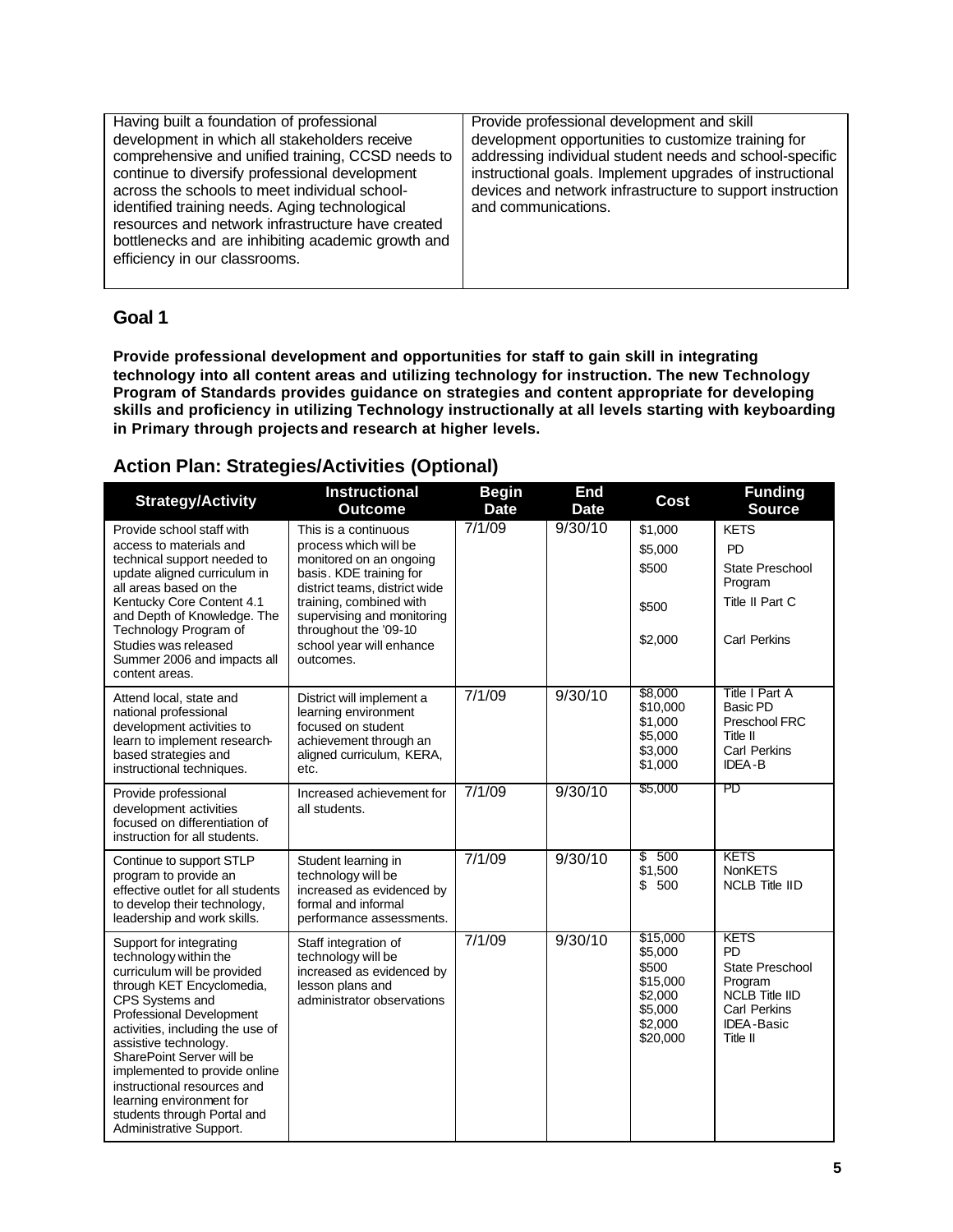| Make appropriate purchases<br>of technology in compliance<br>with the KETS Master Plan,<br>school/district priorities, and<br>needs of students with<br>disabilities                                                                                  | Student learning will be<br>increased as evidenced by<br>formal and informal<br>performance assessments<br>in technology.                                                                                                                          | 7/1/09 | 9/30/10             | \$72,000<br>\$8,000<br>\$2,000<br>\$250,000                      | <b>KETS</b><br>NCLB, Title IID<br><b>IDEA-Basic</b><br>General Fund                               |
|-------------------------------------------------------------------------------------------------------------------------------------------------------------------------------------------------------------------------------------------------------|----------------------------------------------------------------------------------------------------------------------------------------------------------------------------------------------------------------------------------------------------|--------|---------------------|------------------------------------------------------------------|---------------------------------------------------------------------------------------------------|
| Wiring in all schools will<br>continue to be maintained and<br>upgraded to provide cable for<br>network connectivity to<br>support speeds of 100 mbps<br>minimum in all locations.                                                                    | Student learning will be<br>increased due to utilization<br>of Internet resources, web<br>resources (both Intranet<br>and Internet), e-mail, DNS<br>and DHCP.                                                                                      | 7/1/09 | 9/30/10             | \$15,000                                                         | <b>USF Local KETS</b><br>Non-KETS                                                                 |
| Network components were<br>upgraded to provide 100<br>mbps switched speed to the<br>desktop in all locations.<br>Maintenance and support of<br>network reliability and service<br>continues to be a priority.                                         | Student learning will be<br>increased due to better<br>utilization of Internet<br>resources, web resources<br>(Intra and Internet), e-mail,<br>DNS and DHCP.                                                                                       | 7/1/09 | 9/30/10             | \$25,000                                                         | Local, KETS and<br>Non-KETS                                                                       |
| Expansion of the current<br>Internet connection between<br>the District and State and                                                                                                                                                                 | Increased bandwidth will<br>have a positive affect on<br>the instructional                                                                                                                                                                         | 7/1/09 | 9/30/10             | \$75,000                                                         | <b>KETS USF</b><br>NonKETS and<br>General Fund                                                    |
| District and Schools has been<br>increased to provide better<br>access to Internet and web-<br>based resources in all<br>Schools. Continued support<br>for maintaining this level of<br>bandwidth is a priority.                                      | environment for research.<br>Reliability and capability<br>will expand the Internet<br>and web-resources for<br>classroom instruction.                                                                                                             |        |                     |                                                                  |                                                                                                   |
| Continue implementation of<br>standardized testing program<br>at all grade levels to include<br>MAPS and expand student<br>performance analysis through<br>curriculum-based<br>assessment, including the use<br>of A+ Curriculum software<br>program. | Improve identification of<br>needs and service delivery<br>for all students using<br>MAPS and A+ Curriculum.                                                                                                                                       | 7/1/09 | 9/30/10             | \$30,000<br>\$4,000<br>\$20,000<br>\$8,000<br>\$4,000<br>\$6,000 | <b>General Fund</b><br><b>PD</b><br><b>IDEA-Basic</b><br>Fund 60<br>Title I, Part D<br><b>ESS</b> |
| Training in the interpretation<br>and analyzing of testing data<br>using MAPS and A+<br>Curriculum.                                                                                                                                                   | Improve identification of<br>gaps and determine<br>service delivery needed for<br>all students.                                                                                                                                                    | 7/1/09 | $\frac{1}{9/30/10}$ | \$4,000                                                          | PD                                                                                                |
| Purchase computers and<br>other state-of-the-art<br>technology equipment to<br>upgrade the career and<br>technical education programs<br>to increase academic and<br>technical skill performance.                                                     | Increase academic<br>achievement and technical<br>skill performance to<br>increase attainment of<br><b>Career Major Certificates</b><br>or Certificates of<br>Achievements and<br>enrollment in nontraditional<br>programs and completion<br>rate. | 7/1/09 | 9/30/10             | \$7,000<br>\$10,000                                              | <b>Carl Perkins</b><br><b>KETS</b>                                                                |
|                                                                                                                                                                                                                                                       |                                                                                                                                                                                                                                                    |        |                     |                                                                  |                                                                                                   |
|                                                                                                                                                                                                                                                       |                                                                                                                                                                                                                                                    |        |                     |                                                                  |                                                                                                   |
|                                                                                                                                                                                                                                                       |                                                                                                                                                                                                                                                    |        |                     |                                                                  |                                                                                                   |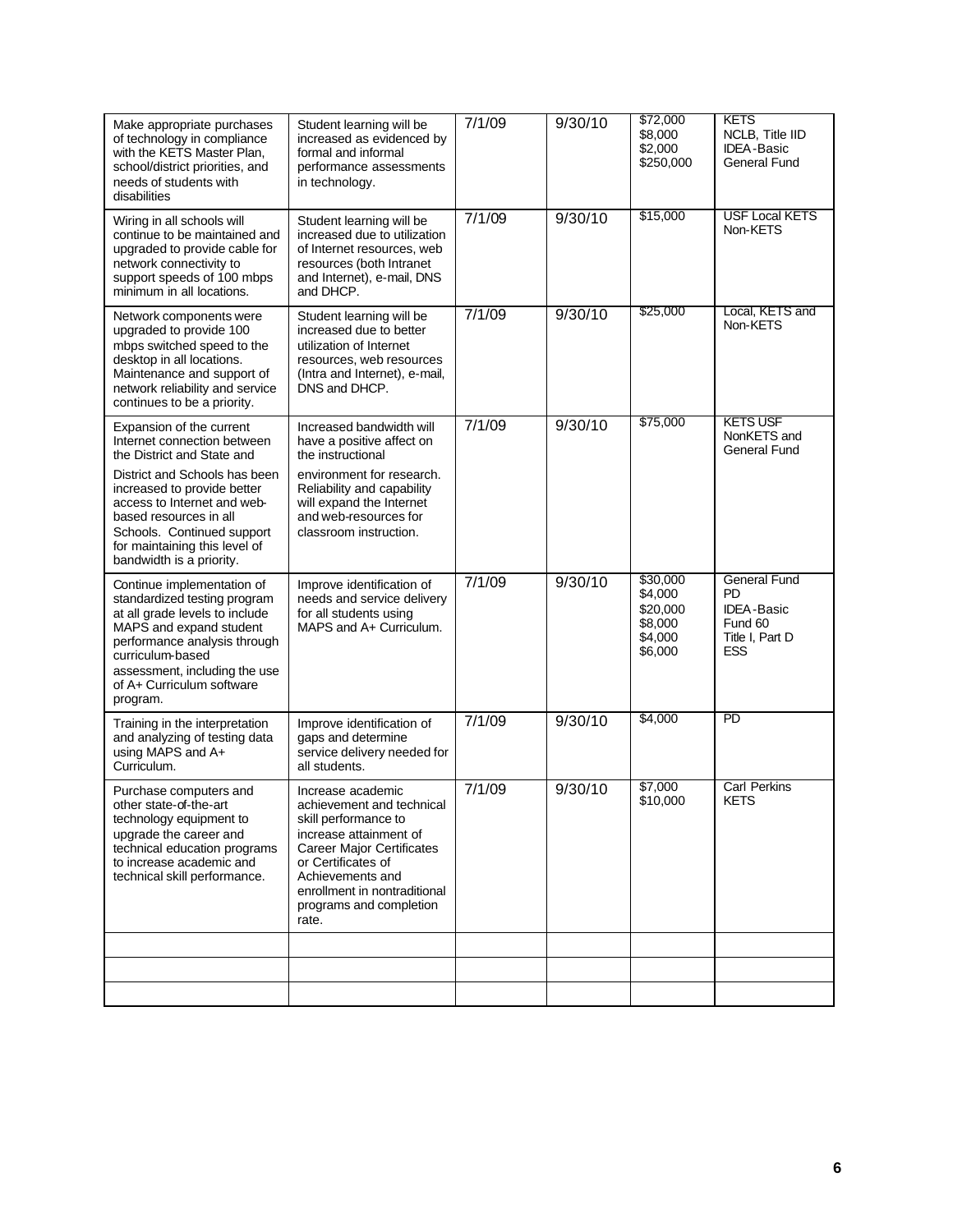### **Goal 2**

**Continual upgrade of instructional devices, network infrastructure and address Program of Studies for technology to support instructional, administrative and assessment activities.** 

|                                                                                                                                                                                                                                                                                                                                               | <b>Instructional</b>                                                                                                                                                                                                                                                                                   | <b>Begin</b> | End         |                                                                           | <b>Funding</b>                                                                                                                                                              |
|-----------------------------------------------------------------------------------------------------------------------------------------------------------------------------------------------------------------------------------------------------------------------------------------------------------------------------------------------|--------------------------------------------------------------------------------------------------------------------------------------------------------------------------------------------------------------------------------------------------------------------------------------------------------|--------------|-------------|---------------------------------------------------------------------------|-----------------------------------------------------------------------------------------------------------------------------------------------------------------------------|
| <b>Strategy/Activity</b>                                                                                                                                                                                                                                                                                                                      | <b>Outcome</b>                                                                                                                                                                                                                                                                                         | <b>Date</b>  | <b>Date</b> | Cost                                                                      | <b>Source</b>                                                                                                                                                               |
| Continue to provide content<br>area lessons centered on<br>behavioral, life skills, and<br>productivity standards.<br>Embed Technology skills into<br>all content areas and align<br>curriculum with the<br>Technology Program of<br>Studies Expectations.                                                                                    | Teachers will design<br>lessons to incorporate<br>behavior, life skills, and<br>productivity standards.<br>Students will demonstrate<br>appropriate behavior, life<br>skills, and productivity<br>skills. Teachers will<br>incorporate technology<br>skills development and<br>productivity standards. | 7/1/09       | 9/30/10     | \$2,000<br>\$3,000<br>\$12,000<br>\$19,000<br>\$1,000<br>\$500<br>Unknown | <b>ESS</b><br>Title I<br>Title IV<br>Safe and Drug<br>Free Schools<br>Title V<br>Innovative<br>Education<br>Strategies IDEA -<br><b>Basic State</b><br>Preschool<br>Program |
| School personnel will utilize<br>the district web page to<br>communicate with students,<br>parents, and community<br>regarding updated curricular<br>activities, extracurricular<br>activities, and current events,<br>information related to district<br>special education services<br>and other pertinent district /<br>school information. | Increased use of district<br>web page.                                                                                                                                                                                                                                                                 | 7/1/09       | 9/30/10     | \$25,000                                                                  | General Fund<br><b>USF</b>                                                                                                                                                  |
| School personnel will<br>continue to obtain training and<br>expertise in the use of IC<br>Modules and other<br>technological resources                                                                                                                                                                                                        | Increased use of<br>administrative<br>technological resources to<br>increase efficiency                                                                                                                                                                                                                | 7/1/09       | 9/30/10     | \$2,500<br>\$1000                                                         | <b>PD</b><br>ELL                                                                                                                                                            |
| Parents will be asked to<br>provide e-mail addresses on<br>information sheets for staff<br>correspondence and staff will<br>provide e-mail addresses to<br>parents                                                                                                                                                                            | Improved communications<br>with parents utilizing e-mail                                                                                                                                                                                                                                               | 7/1/09       | 9/30/10     | \$20,000                                                                  | USF (Supportive)<br>Local<br><b>KETS</b><br>NonKETS                                                                                                                         |
| Provide professional<br>development on technology<br>integration to support the<br>curriculum in all content<br>areas. iSafe Curriculum for<br>Internet use and strengthen<br>skills in utilizing KET<br>Encyclomedia Streaming<br>Video resources.                                                                                           | Staff skill development in<br>integration of technology in<br>all areas of the curriculum.<br>Focus attention on Internet<br>Safety utilizing the iSafe<br>Curriculum materials.<br>Utilize the KET<br>Encyclomedia resources<br>for streaming video directly<br>tied to the curriculum.               | 7/1/09       | 9/30/10     | \$12,000<br>\$5000<br>Unknown<br>\$4,000                                  | <b>KETS</b><br>NonKETS<br>PD<br>General Fund<br>Title II Part D<br><b>NCLB</b>                                                                                              |
| Local and long distance<br>telephone service is provided<br>in all instructional and<br>administrative locations to<br>provide timely and pertinent<br>communication with parents<br>and community.                                                                                                                                           | Improved communications<br>and dialog between staff<br>and parents, communicy<br>and allow opportunities for<br>collaborative projects and<br>classroom management<br>and instruction.                                                                                                                 | 7/1/09       | 9/30/10     | \$36,000<br>\$<br>500<br>\$1,500<br>\$<br>200<br>\$10,500                 | <b>USF</b><br>Local<br>Kets<br>NonKETS                                                                                                                                      |

## **Action Plan: Strategies/Activities**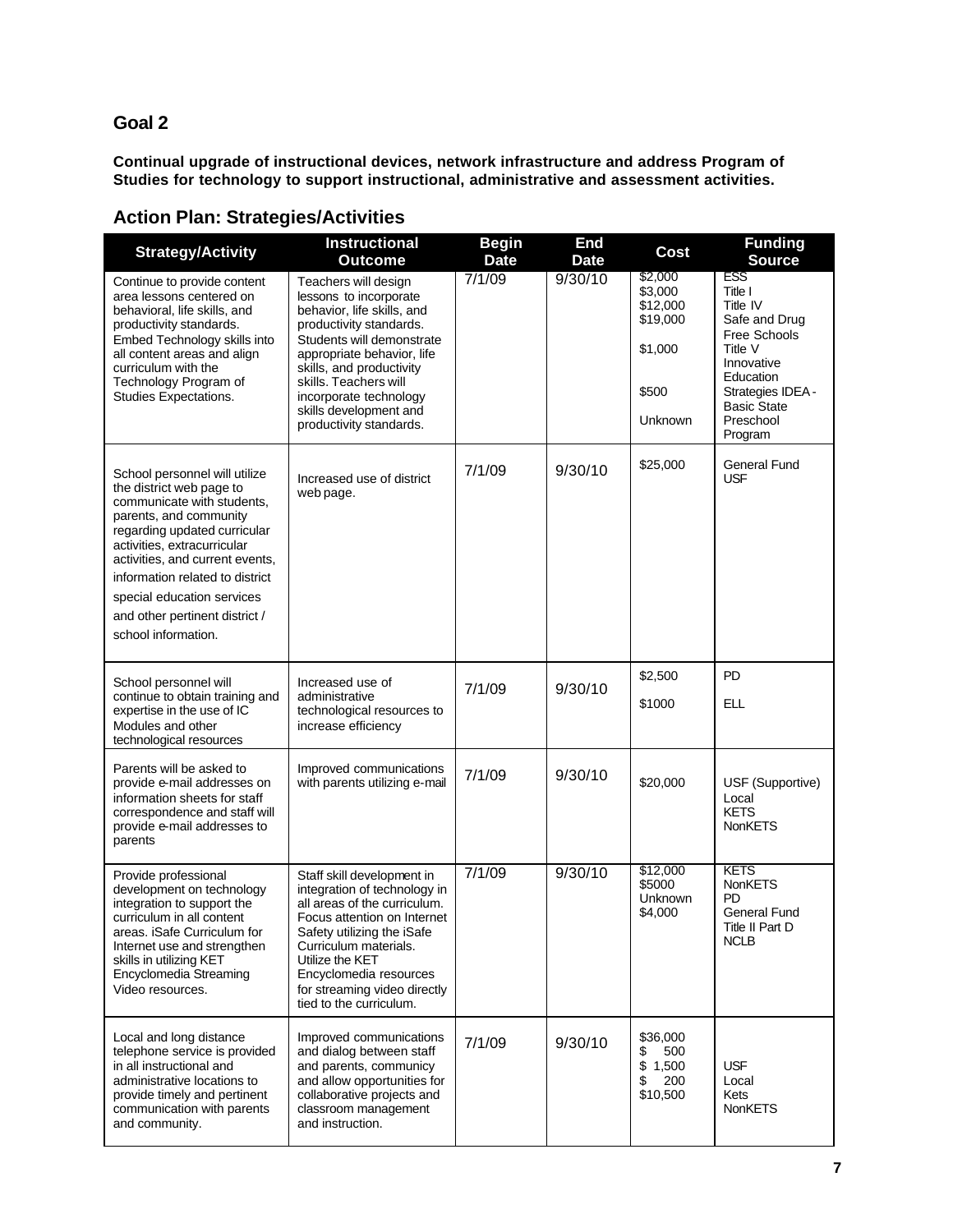| Implementation of SharePoint<br>Server (MOSS2007)<br>centralized services to<br>classrooms to create online<br>instructional environments<br>available to all students for<br>anytime, anywhere learning<br>opportunities. | Increase opportunities for<br>learning at all levels to help<br>move students to higher<br>levels of academic<br>achievement. | 7/1/09 | 9/30/10 | \$20,000 | <b>KETS</b><br><b>NonKETS</b><br>Local |
|----------------------------------------------------------------------------------------------------------------------------------------------------------------------------------------------------------------------------|-------------------------------------------------------------------------------------------------------------------------------|--------|---------|----------|----------------------------------------|
| Implementation of MOSS<br>2007 to support<br>communications and dialog<br>between parents and staff<br>which is shown to have a<br>positive impact on student<br>learning.                                                 | Increase opportunities for<br>parents to be informed and<br>involved in the academic<br>growth of their children.             | 7/1/09 | 9/30/10 | \$20,000 | <b>KETS</b><br><b>NonKETS</b><br>Local |
| Implementation of MOSS<br>2007 to provide information to<br>the community stakeholders<br>and parents regarding<br>important state-mandated<br>reports and initiatives.                                                    | Provide a consistent<br>source of information<br>regarding academic and<br>school related activities,<br>calendars, etc.      | 7/1/09 | 9/30/10 | \$20,000 | <b>KETS</b><br><b>NonKETS</b><br>Local |
|                                                                                                                                                                                                                            |                                                                                                                               |        |         |          |                                        |

## **Goal 3**

**Provide professional development and skill development opportunities to customize training for addressing individual student needs and school-specific instructional goals. Implement upgrades of instructional devices and network infrastructure to support instruction and communications.**

## **Action Plan: Strategies/Activities**

| <b>Strategy/Activity</b>                                                                                                                                                                                                                                                                                                       | <b>Instructional</b><br>Outcome                                                                                                                                                                                       | <b>Begin</b><br><b>Date</b> | <b>End Date</b> | Cost                                                    | <b>Funding</b><br><b>Source</b>                                                |
|--------------------------------------------------------------------------------------------------------------------------------------------------------------------------------------------------------------------------------------------------------------------------------------------------------------------------------|-----------------------------------------------------------------------------------------------------------------------------------------------------------------------------------------------------------------------|-----------------------------|-----------------|---------------------------------------------------------|--------------------------------------------------------------------------------|
| Upgrade network hardware,<br>software and infrastructure.<br>Internal LANs has been<br>upgraded to Switched 10/100<br>Networks and wireless will be<br>implemented. These<br>resources will be maximized<br>instructionally.                                                                                                   | Enhance instructional and<br>administrative efficiency in<br>classrooms and all areas<br>of the School.                                                                                                               | 7/1/09                      | 9/30/10         | \$25,000<br>\$18,000<br>\$16,000<br>\$3,800<br>\$15,000 | <b>KETS</b><br><b>Karl Perkins</b><br>Title I<br><b>FRYSC</b><br>NonKETS Local |
| High speed Data lines for all<br>district locations to provide<br>connectivity for Internet, e-<br>mail. DNS and DHCP<br>services. An upgrade to Fiber<br>is being implemented in the<br>three elementary schools that<br>currently face a significant<br>bottleneck on accessing<br>Internet and shared network<br>resources. | Allow access to online<br>instructional resources and<br>collaborative instructional<br>projects. More efficient use<br>of shared network and<br>Internet resources by<br>schools remote to the<br>District Hub site. | 7/1/09                      | 9/30/10         | \$60,000<br>\$15,000                                    | <b>USF</b><br><b>Local KETS</b><br>NonKETS Local                               |
| High Speed Data Lines from<br>the District Hub Site to the<br>State and Internet was<br>accomplished in the '07-'08<br>year. Continue to maximize<br>use of these resources.                                                                                                                                                   | Allow access to high speed<br>applications and online<br>assessment applications.<br>Allow access to real-time<br>instructional resources.                                                                            | 7/1/09                      | 9/30/10         | \$5,000<br>Support                                      | Local                                                                          |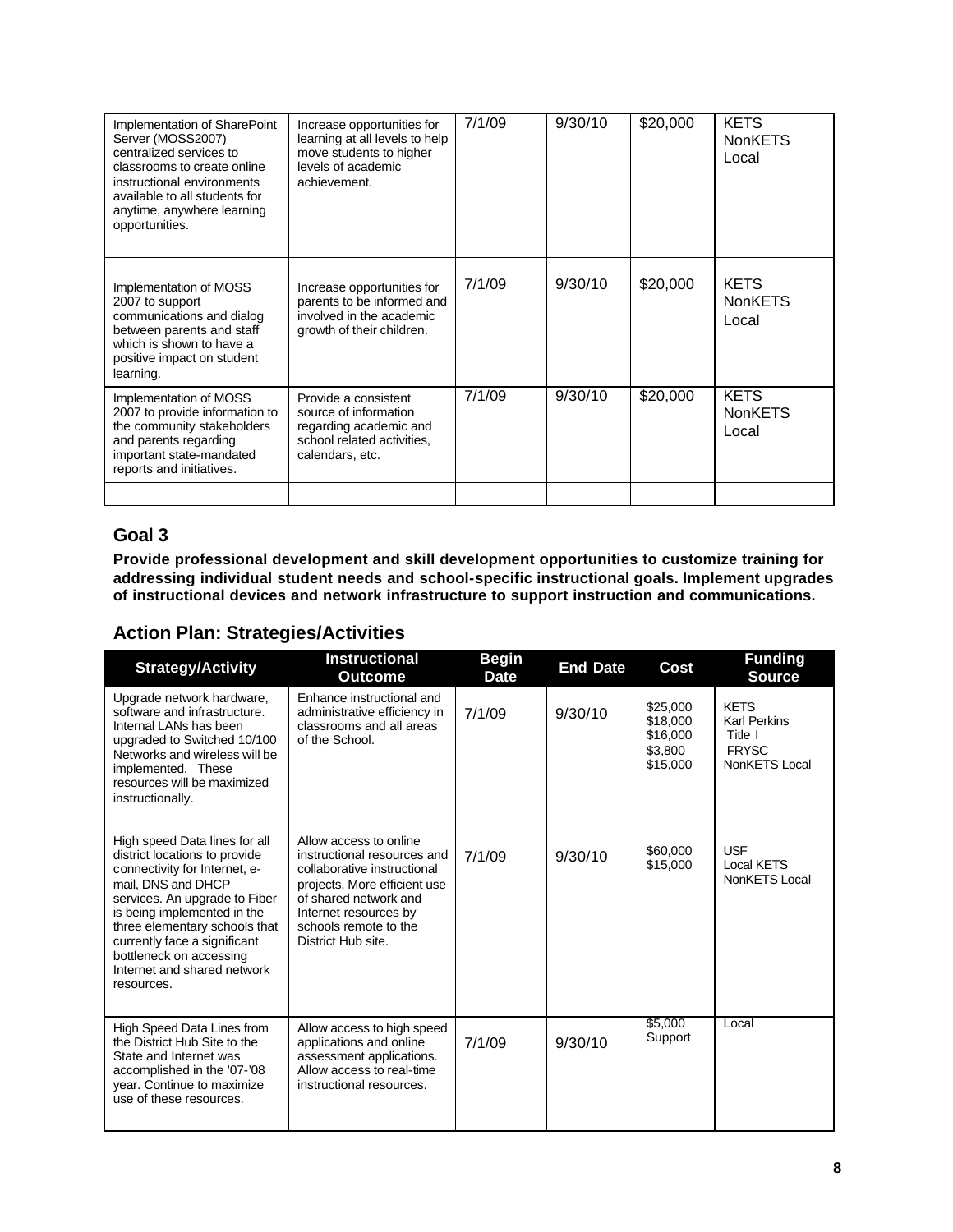| Upgrade and refresh of<br>Provide robust, efficient<br>computers and related<br>and up-to-date resources<br>technology in all schools to<br>for classroom instruction<br>support instruction and<br>and assessment. The<br>assessment continues to be a<br>Department of Defense<br>priority.<br>Computers for Learning is<br>a new resource for<br>refreshing and upgrading<br>computers in our<br>classrooms. | 7/1/09 | 9/30/10 | Support | Local<br>DoD CFL |
|-----------------------------------------------------------------------------------------------------------------------------------------------------------------------------------------------------------------------------------------------------------------------------------------------------------------------------------------------------------------------------------------------------------------|--------|---------|---------|------------------|
|-----------------------------------------------------------------------------------------------------------------------------------------------------------------------------------------------------------------------------------------------------------------------------------------------------------------------------------------------------------------------------------------------------------------|--------|---------|---------|------------------|

# **Staff Training/ Professional Development Goals**

- 1. Program of Studies --Provide school staff with access to instructional materials and technical support needed to update aligned curriculum in all areas based on the Kentucky Core Content 4.1 and Depth of Knowledge. The Technology Program of Studies was released in the summer of 2006 and will be embedded in all content areas. Provide content area lessons centered on behavioral, life skills, and productivity standards. Embed Technology skills into all content areas and align curriculum with the Technology Program of Studies.
- 2. Research-based Strategies and Techniques --Teachers and administrators will attend local, state and national professional development activities to learn to implement research-based strategies and instructional technology techniques.
- 3. Differentiation of instruction --Professional development activities focused on for all students will be provided for staff.
- 4. Training on Instructional Technology Resources -- KET Encyclomedia, CPS Systems and assistive technology resources and applications.
- 5. Disaggregation of Test Data and Customization of Instruction for Students - Training in the interpretation and analyzing of testing data using MAPS and A+ Curriculum will be provided to individualize instruction for students and focus on areas of instructional need.
- 6. School Information System --School personnel will continue to obtain training and expertise in the use of STI Office, STI Enrollment, SETS, District STI/TEDS, STI Health Tracker and other administrative technological resources. When Infinite Campus implementation and migration is scheduled, training in the use and features of the new student information system will be conducted.
- 7. Internet Safety --Training on the iSafe Curriculum for Internet use and student safety will be conducted for staff, students and parents.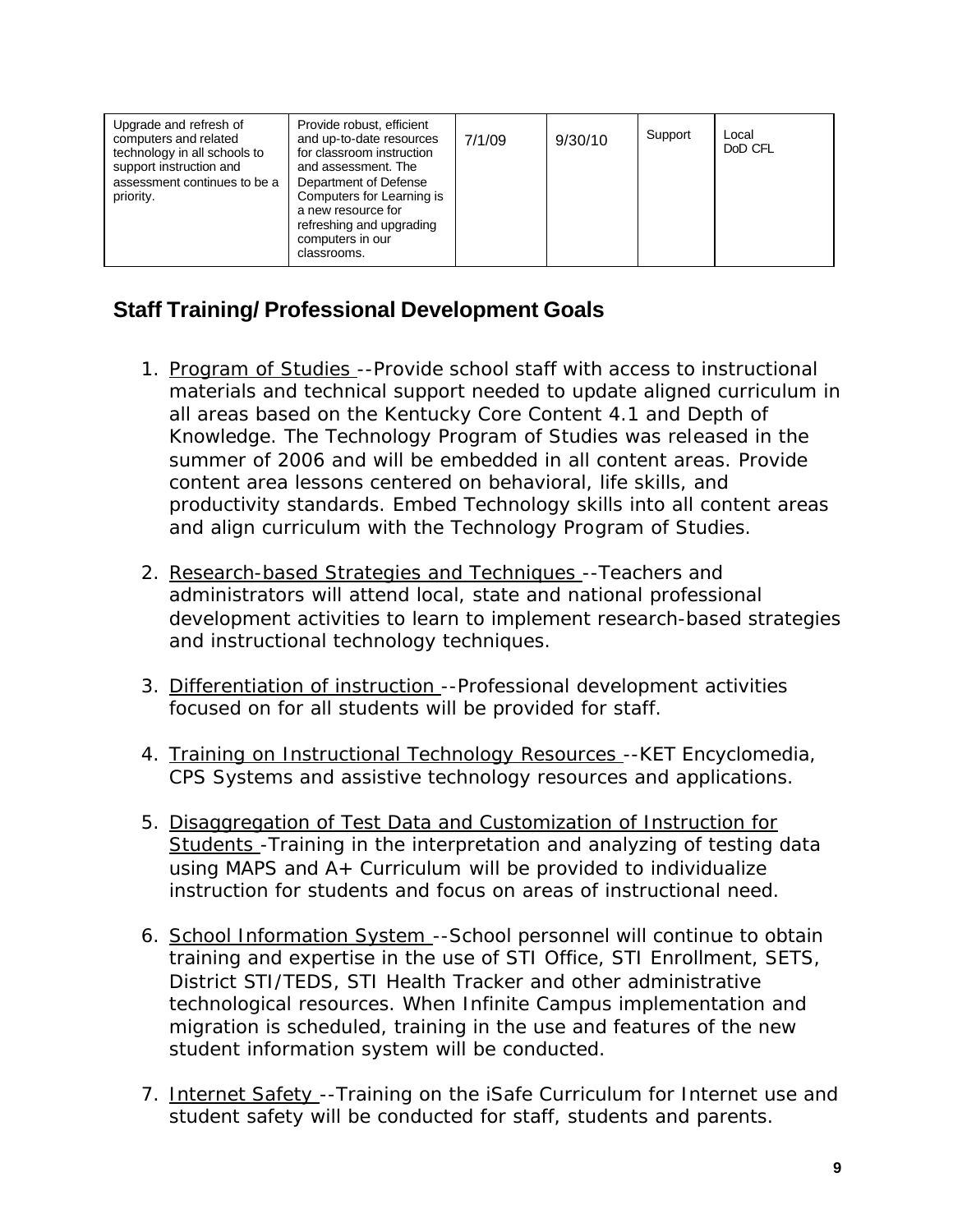8. Microsoft SharePoint Server Training (MOSS 2007) – Training on the implementation, management and instructional use of MOSS 2007 will follow a Train-the-Trainer model. Microsoft Trainers and other consultants will begin training a cadre of early implementers and program coordinators on the collaborative and instructional uses of the MOSS 2007 server and libraries of information with students in our schools and communications with the parents and community. The Cadre will begin developing resources on the servers for informational and instructional use and will begin training other staff in the schools in the summer 2009. This will be a multi-year implementation project.

# **Current Technology and Resources**

Workstations --Following is some of the pertinent data gathered for the Technology Tools Readiness Survey submitted in December, 2008.

- 1. Total workstations regardless of technical specifications:
	- a. Elementary Schools 426 workstations
	- b. Middle and High Schools 580 workstations
- 2. Workstations located in standard classrooms or labs:
	- a. Elementary Schools
		- i. 44% standard classrooms
		- ii. 56% labs
	- b. Middle and High Schools
		- i. 29% standard classrooms (3 or less stations)
		- ii. 71% labs (4 or more workstations)
- 3. Total District Workstations and percent that exceed the minimum standard defined by Kentucky Department of Education as modern and variable for some major educational applications.
	- a. Total District Workstations 1331
	- b. 48% meet or exceed minimum standards

Infrastructure --Calloway County Board of Education is the hub site connected to the High School, Middle School and Preschool via gigabit fiber. The three elementary schools were recently upgraded to gigabit fiber connections. Calloway County is connected to the State by a 100 Mbps high speed link. Each school has a Local area network. In 2007-2008, Calloway County Schools initiated an upgrade to the network in all sites through support of eRate Funding and an interest-free, 5-year lease/purchase contract with a KETS vendor. Maintenance and support continue to be an ongoing focus.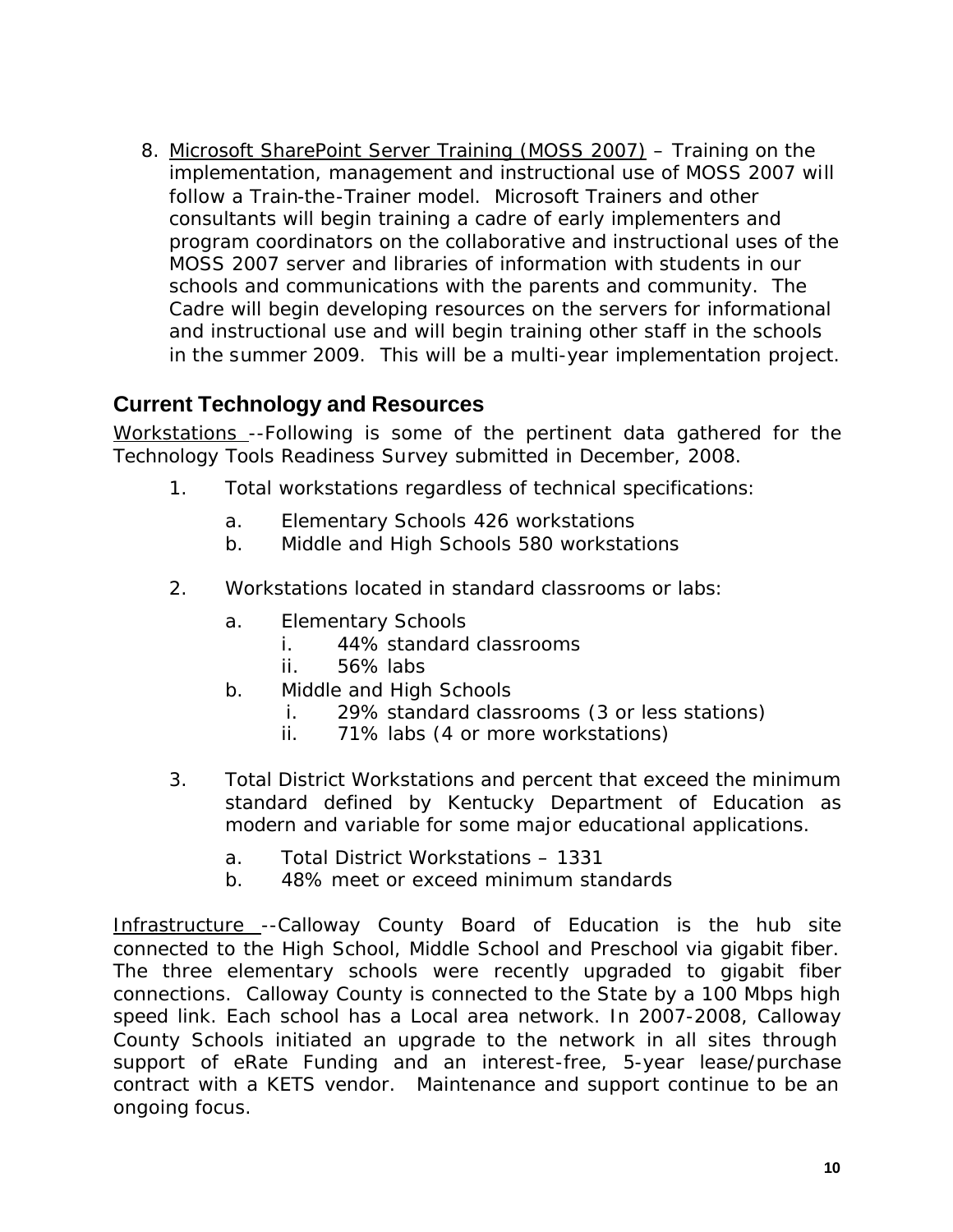Technology Staff --We have a staff of three full-time employees and one part-time secretary along with five School Technology Coordinators who provide both instructional and technical support in their schools. The District Technology Coordinator is the Network Administrator and also handles all reporting and administrative roles. The Secretary provides support for meetings, correspondence, purchasing and recordkeeping. The Library Media Specialist in each of the five schools is also the School Technology Coordinator and provides first line troubleshooting, instructional support and professional development for technology initiatives in the schools. The Technical Support Specialists both rotate through the five schools and handle higher level technical support calls. Professional development for technical staff is provided through state conferences, periodic staff meetings and regional technical training sessions. STCs meet periodically for staff development/train-the-trainer sessions, to share instructional information and plan initiatives and professional development opportunities for other staff members.

Instructional Staff -- Specialized instructional technology professional development is provided to School Technology Coordinators and selected staff through state and regional meetings, conferences. The School Technology Coordinators and staff provide training in each school according to the needs of each school determined through surveys and individual needs assessment information collected each year through the Comprehensive School Improvement Plan process. This year we participated in the SpeakUp initiative which will give us data collected through a national initiative regarding instructional use of technology in our schools and feedback on student, staff, parent and administrator needs and opinions.

Strategies and Activities employed to achieve goals:

- Make appropriate purchases of technology in compliance with the KETS Master Plan, school/district priorities, and needs of students with disabilities. We have recently been involved with the Department of Defense Computers for Learning initiative that allows us to acquire computers and other technology for placement in our schools.
- Wiring in all schools will continue to be maintained and upgraded to provide cable for network connectivity to all instructional and administrative locations.
- Network components were upgraded to provide 100 mbps switched speed to the desktop in all locations. We will continue to maintain and support our cable infrastructure.
- Continue professional development in utilizing and maximizing instructional impact in all classrooms.
- Local and long distance telephone service is provided in all instructional and administrative locations to provide timely and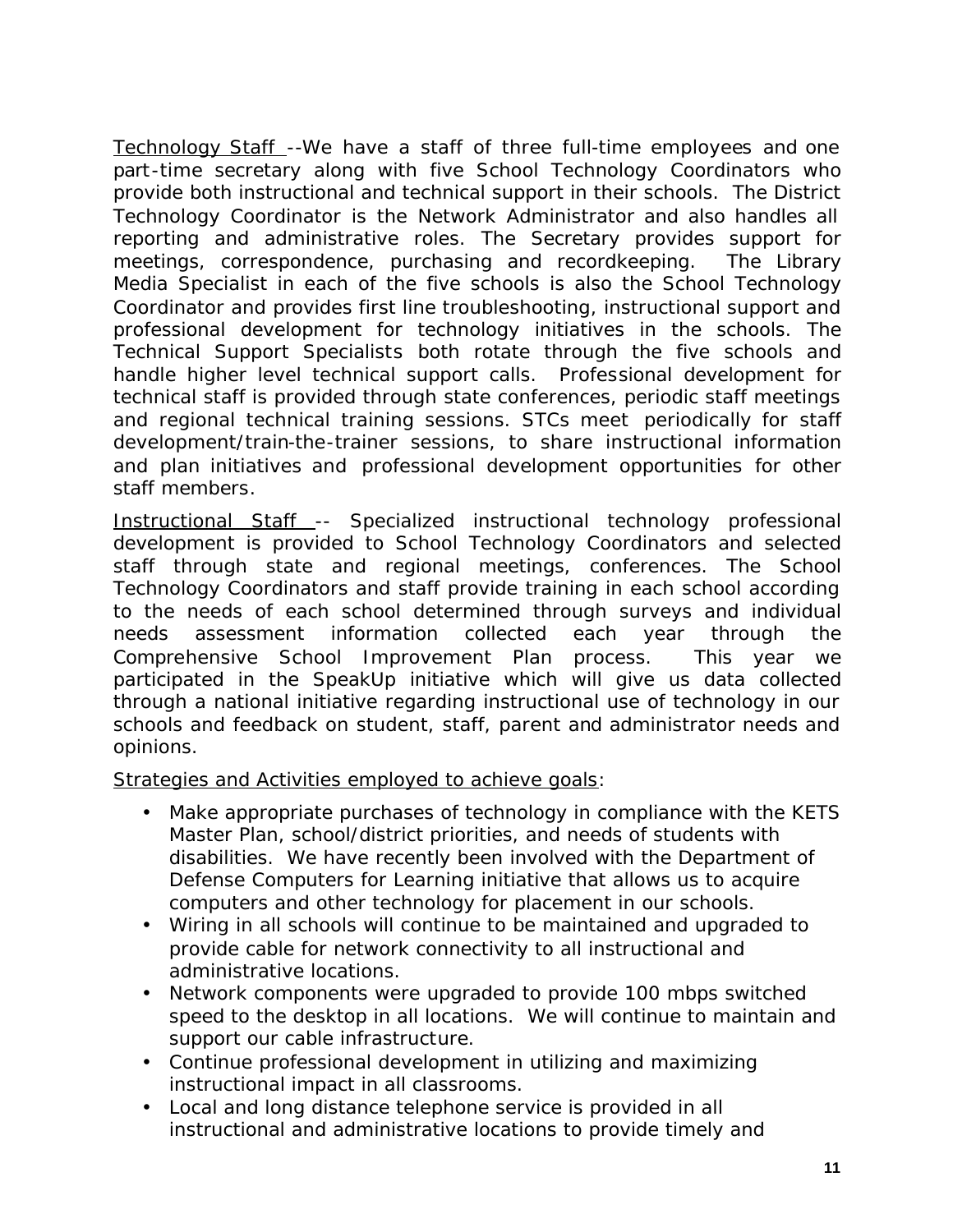pertinent communication with parents and community.

- Expansion of the current Internet connection between the District and State and fiber connectivity between District and Schools provides better access to Internet, Streaming Video, curriculum, research and web-based resources in all Schools.
- Upgrade of High speed Data lines connecting all district schools to the Board hub site provide high-speed connectivity for Internet, e-mail, DNS and DHCP services.

## **Evaluation**

Evaluation of the Technology Plan follows the Comprehensive District Improvement Plan model with frequent review of the progress of implementation of various goals/strategies and impact of key initiatives on instruction and growth of students and staff. This is a continuous improvement model and not bounded by artificial boundaries of time but rather reviewed and refined over time. Through frequent meetings and discussions of instructional and technical needs a picture of the current health and growth in the district is developed and on a yearly basis the district goes through a very detailed and systematic analysis of where we started, where we have been and where we are going in our movement toward Proficiency by 2014.

Of special interest during this biennium, the alignment of curriculum to the Kentucky Core Content and Technology Program of studies is a continuous process which will be monitored throughout the '08-'10 school years. KDE/OET training for district teams, district wide training, combined with supervising and monitoring throughout the '08-'10 school years will enhance outcomes. The addition of the Technology Program of Studies and the impact of the NETS standards for students technology use make it imperative for all teachers to become even more focused and skilled on integrating technology into all curriculum areas and teach specific skills to students in a systematic and planned fashion. This will take renewed dedication, focus and training in every school at every grade level to achieve.

Specific meetings of School and District staff charged with specific areas of the Comprehensive Improvement Plans and Technology Plan meet and systematically review the indicators of improvement and impact of goals on instructional growth and progress on specific technology initiatives. Principals and administrators meet often in administrative meetings with the Superintendent and specific technology initiatives and progress toward goals are discussed. Bi-monthly core technology committee meetings are held and progress toward goals and specific technology initiatives are reviewed.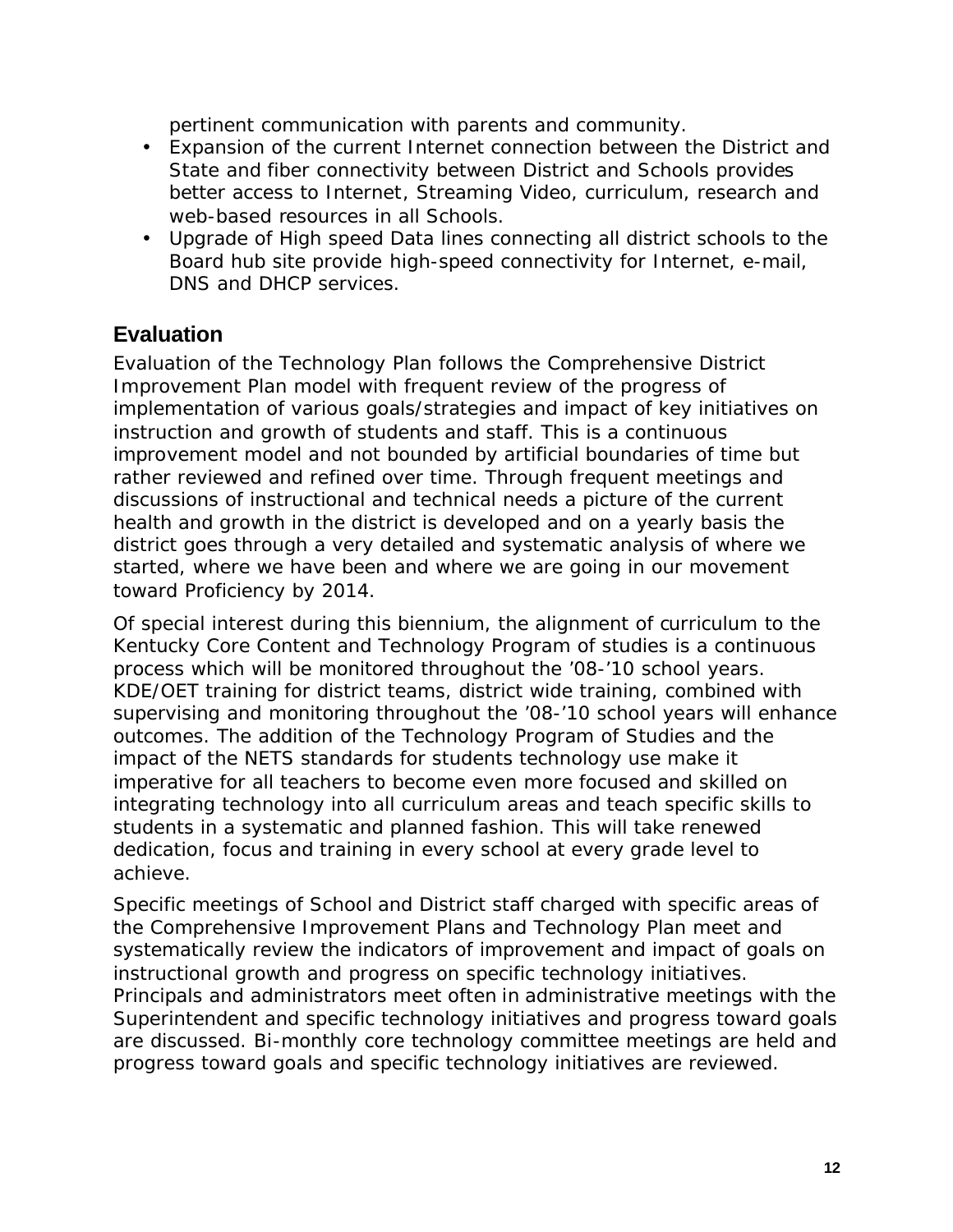# **Budget**

The MUNIS Office of Education Technology (OET) Activity Report indicates over \$680,000 spent on technology initiatives across the District in Fiscal Year 2007. Approximately \$175,000 was spent from KETS funds and \$505,000 from all other fund sources. Of the total funds spent on Technology, approximately \$225,000 was spent on hardware including workstations, file servers, printers and Multimedia devices. Approximately \$60,000 was spent on Professional Development activities and almost \$200,000 was spent on software. Salaries accounted for approximately \$125,000 with the remainder for miscellaneous technology and telecommunications costs.

For Fiscal Year 2010, those fund sources specific to Technology and under the control of the District Technology Coordinator and Technology Planning Committee include:

- EdTech Funds (State Offers of Assistance and District Match) Funds received for the FY2009 funding year amounted to approximately \$13/ADA and are restricted according to the Master Plan for Technology. These funds are matched by the district and amounted to approximately \$65,000 for the 2009 Fiscal Year. Anticipated funding for the 2010 FY year may be slightly less.
- Title II, Part D Enhancing Education Through Technology Funds -These are Federal funds available to improve student educational opportunities in technology. A minimum of 25% of these funds must be spent on Professional Development activities for instructional staff. Funding in FY2009 amounted to just under \$7,000. Funding is uncertain for the coming year.
- Department of Defense Computers for Learning Is a new program we participated in during the FY2009. We received 175 workstations, 84 Monitors and 6 Laptops. The program has been temporarily suspended but we will continue supporting these machines in our environment for the coming year. We hope the program will be reinstated and become a dependable source of technology in our classrooms.
- Universal Service Fund (eRate) Discounts This federal government provides funding for specific eligible services and products. Discount rates are computed according to Free and Reduced Lunch applications and urban/rural designations according to federal guidelines. These discounts provide funding for telecommunications and selected internal connections – For Year 12 (FY 2009-2010) the shared discount rate for Calloway County Schools is 78%. The services and products purchased require district funds to pay the remaining 22% of costs through allowable district and school fund sources. We do not anticipate a significant change in that rate in the foreseeable future. The eRate program is currently in its 11th year and we have applied for funding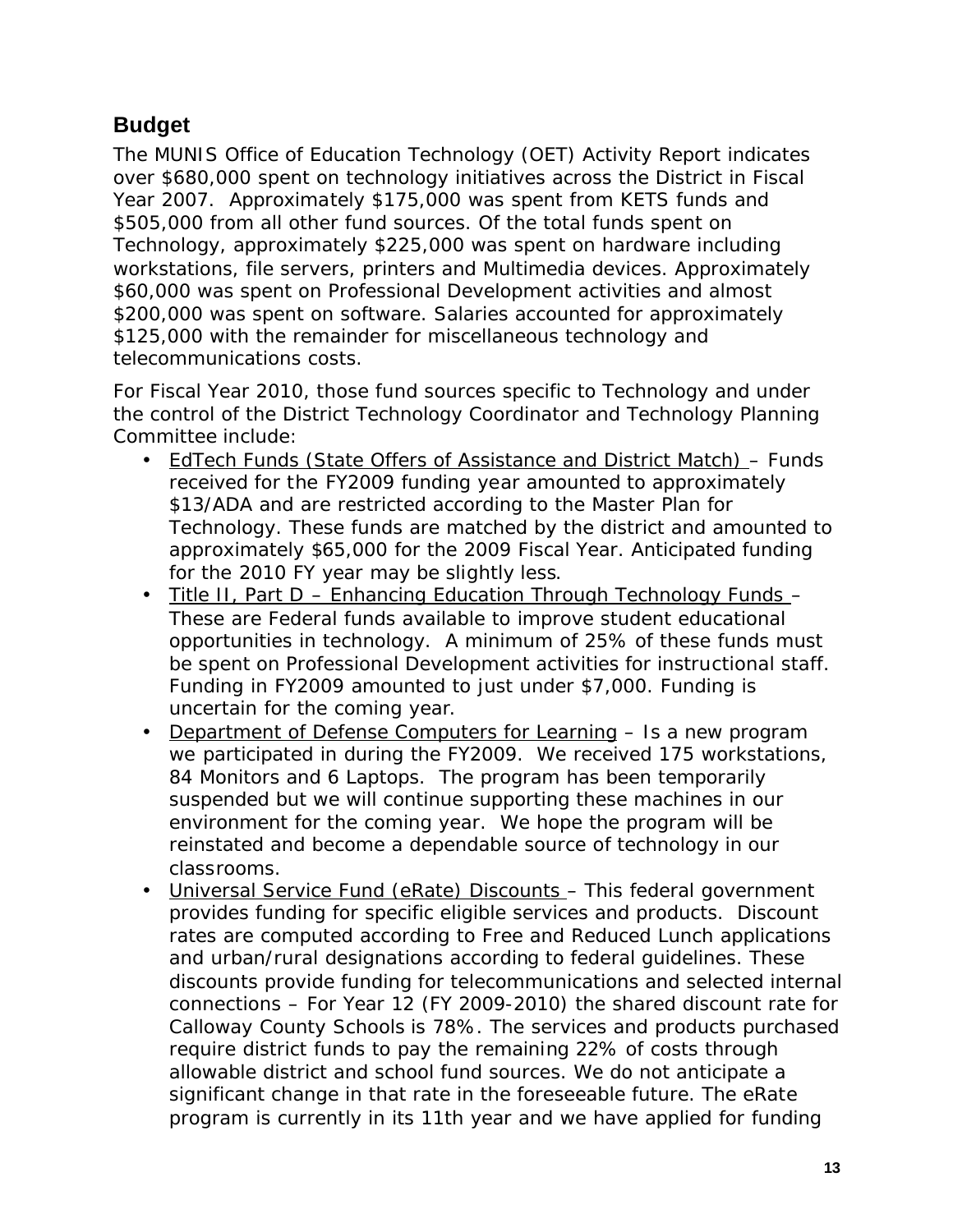for Year 12 which begins in July, 2009. In January 2008 fiber links to our three elementary schools were installed to move us from 1.4 mbps bandwidth to gigabit speeds. This improves access to the Internet and shared instructional resources for all elementary school students and staff.

• Other Funding Sources – Other funding sources include local, state and federal funds awarded to Calloway County Schools and expended according to the Kentucky Department of Education Funding Matrix of allowable expenditures. Many projects and fund sources allow purchase of services and products that are eligible for discount through eRate. Other projects and fund sources allow for purchase of hardware and software for instructional technology, assistive technology, professional development and other technology related purposes. Local Board funds are also utilized to support and expand our technology resources and infrastructure.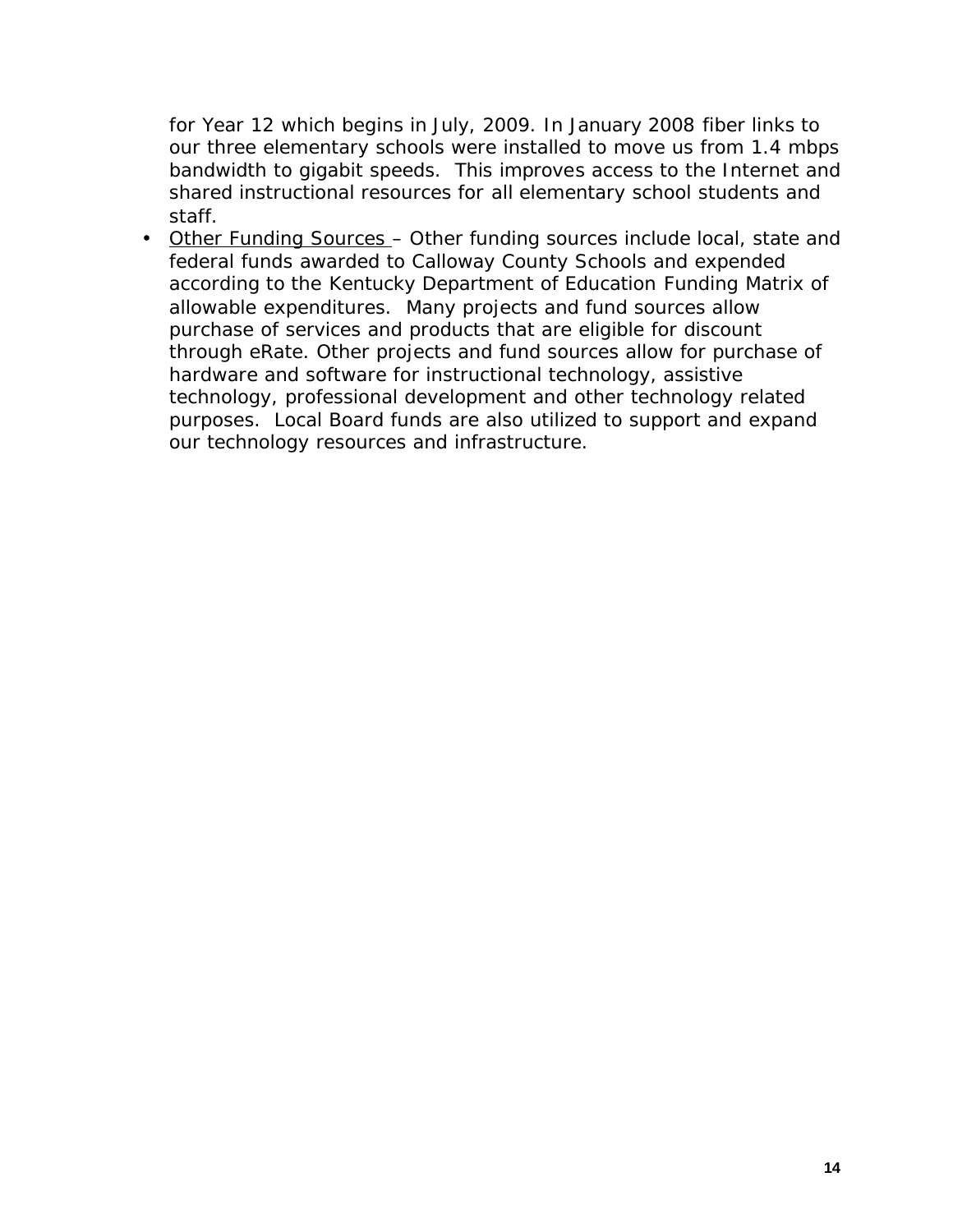#### **School Year: 2009-2010 Annual Budget Summary**

# **Note: duplicate this page for each year as needed** (if a multiyear plan)

- o List the professional development and technologies to be acquired during each year of the agency's plan.
- o List all funding sources for recurring services, anticipated purchases, and professional development.
- o Include the total of all technology resources to support the district's technology initiatives.
- o Note: At least 25% of the funds allocated to an LEA through the *Title IID ED Tech Program* (Competitive and Non-Competitive), must be allocated for professional development activities.

|  |  | This information will be helpful in completing Item 25D on the E-Rate Form 471. |
|--|--|---------------------------------------------------------------------------------|
|  |  |                                                                                 |

| <b>Acquired Technologies</b><br>and Professional<br><b>Development</b> | <b>Ed Tech</b><br><b>Competitive</b><br><b>Title IID</b> | <b>Ed Tech</b><br><b>Formula Title</b><br><b>IID</b> | E-Rate   | <b>NCLB/other than</b><br><b>Title</b><br><b>IID</b> | <b>KETS</b> | Other (Specify) |
|------------------------------------------------------------------------|----------------------------------------------------------|------------------------------------------------------|----------|------------------------------------------------------|-------------|-----------------|
| Professional<br>Development                                            |                                                          | \$2,500                                              |          |                                                      | \$22,000    | \$35,000        |
| Hardware                                                               |                                                          | \$3,250                                              |          |                                                      | \$60,000    | \$180,000       |
| Software                                                               |                                                          | \$1,250                                              |          |                                                      | \$50,000    | \$65,000        |
| Telecommunications -                                                   |                                                          |                                                      | \$37,500 |                                                      |             | \$12,500        |
| Voice Local and Long<br>Distance, Cell Service                         |                                                          |                                                      |          |                                                      |             |                 |
| Telecommunications -<br>Fiber                                          |                                                          |                                                      | \$46,500 |                                                      |             | \$14,500        |
| <b>Technical Support and</b><br><b>Salaries</b>                        |                                                          |                                                      |          |                                                      | \$5,000     | \$120,000       |
|                                                                        |                                                          |                                                      |          |                                                      |             |                 |
|                                                                        |                                                          |                                                      |          |                                                      |             |                 |
|                                                                        |                                                          |                                                      |          |                                                      |             |                 |
|                                                                        |                                                          |                                                      |          |                                                      |             |                 |
| <b>TOTAL</b>                                                           |                                                          | \$7,000                                              | \$84,000 |                                                      | \$137,000   | \$427,000       |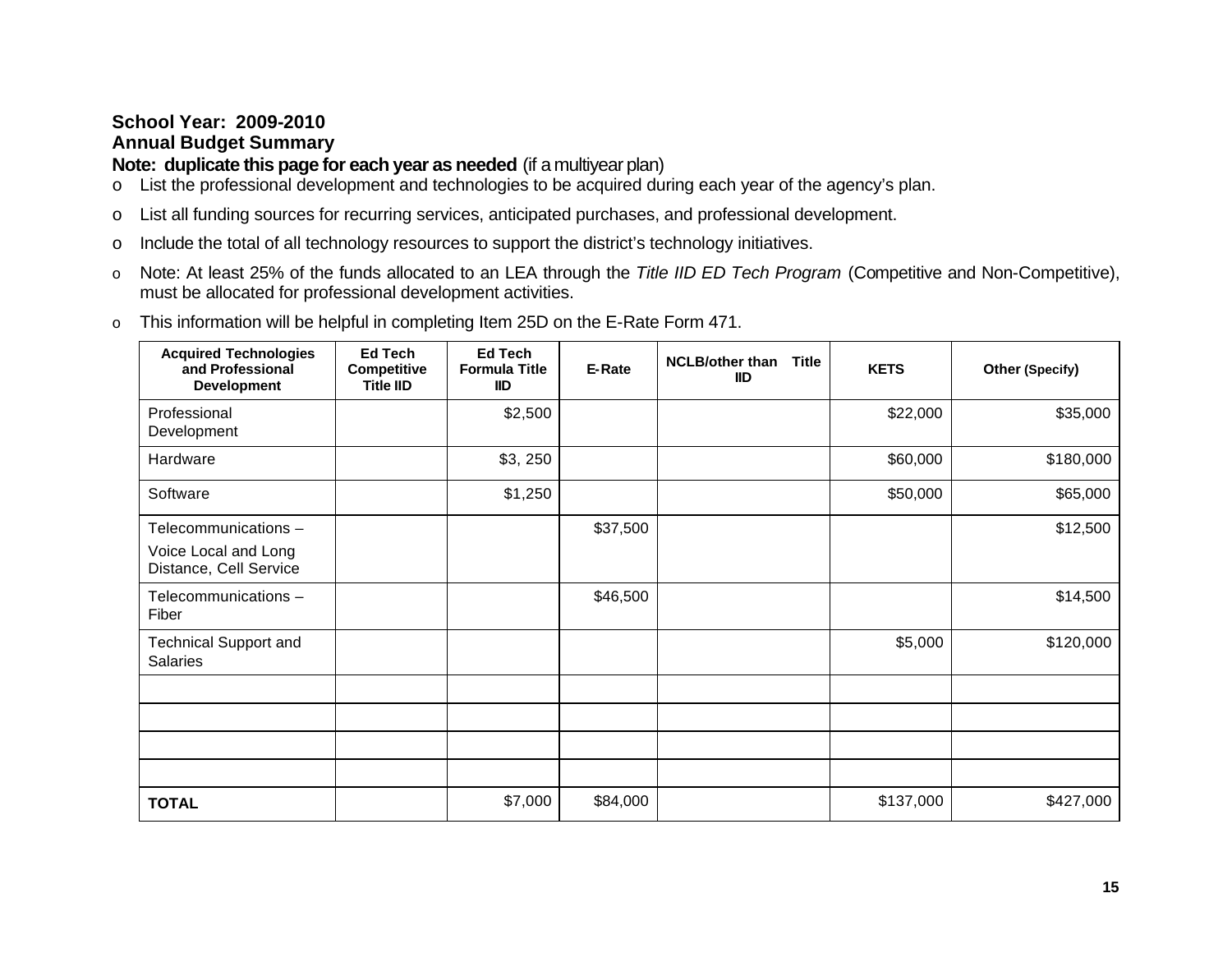#### Addendum to Technology Plan Template

The No Child Left Behind, Enhancing Education Through Technology Title II D program, both formula and competitive funds, requires that the State Education Agency (SEA) review and ensure that District Technology plans and/or Comprehensive District Improvement Plans (CDIP) include the following twelve components.

If any of the twelve components are addressed in the 2009/2010 Technology Plan or CDIP, please reference the specific page and/or section. Any items not addressed in either of these documents, must be addressed in this addendum.

|                                                                                                                                                                                                                                                                                                                                                                                                                                                     | Location in<br>$CDIP -$<br>Indicate<br>Page<br>Number | Location in<br>Technology<br>Plan - Indicate<br>Section                                                                                                                      | Identify here if not<br>addressed in CDIP or<br><b>Technology Plan</b>                                                                                                                                                                                                                                                                                                                                                                                |
|-----------------------------------------------------------------------------------------------------------------------------------------------------------------------------------------------------------------------------------------------------------------------------------------------------------------------------------------------------------------------------------------------------------------------------------------------------|-------------------------------------------------------|------------------------------------------------------------------------------------------------------------------------------------------------------------------------------|-------------------------------------------------------------------------------------------------------------------------------------------------------------------------------------------------------------------------------------------------------------------------------------------------------------------------------------------------------------------------------------------------------------------------------------------------------|
| 1. A description of how the<br>applicant will use Federal funds<br>under this subpart to improve the<br>student academic achievement,<br>including technology literacy, of<br>all students attending schools<br>served by the local educational<br>agency and to improve the<br>capacity of all teachers teaching<br>in schools served by the local<br>educational agency to integrate<br>technology effectively into<br>curricula and instruction. | A1.1 P10;<br>A10.2 P18;<br>B1.1 P25;<br>B5.5 P31      | Executive<br>Summary,<br>Page 1; Goal<br>1, Page 5-6;                                                                                                                        | Federal, State and local<br>funds purchase and<br>provide professional<br>development in the use of<br>a variety of technologies<br>and resources. These<br>support and extend<br>academic learning and<br>technology literacy though<br>the use of projectors and<br>networked computers and<br>include Microsoft<br>Sharepoint Server 2007,<br>ThinkFinity and I-Safe<br>Curriculum resources,<br>Digital Citizenship and<br><b>ISTE Standards.</b> |
| 2. A description of the applicant's<br>specific goals for using advanced<br>technology to improve student<br>academic achievement, aligned<br>with challenging State academic<br>content and student academic<br>achievement standards.                                                                                                                                                                                                             | A1.1 P10                                              | Executive<br>Summary,<br>Page 1; Goal<br>1, Page 5-6;                                                                                                                        | The Technology Program<br>of Studies provides<br>guidance and goals for<br>student acquisition of<br>advanced technology skills<br>to support academic<br>achievement aligned with<br>the State Curriculum<br>framework.                                                                                                                                                                                                                              |
| 3. A description of the steps the<br>applicant will take to ensure that<br>all students and teachers in<br>schools served by the local<br>educational agency involved<br>have increased access to<br>educational technology, including<br>how the agency would use funds<br>under this subpart (such as<br>combining the funds with funds<br>from other sources), to help<br>ensure that-<br>(A) students in high-poverty and                       | A4.3 P14;<br>A4.4 P14;<br>A9.3 P17                    | Planning<br>Process/<br>Methodology<br>Pages $1-4$ ;<br>Goal 1, Page<br>$5-6;$<br>(A) All schools<br>in Calloway<br>are allocated<br>funds to<br>provide equal<br>access for |                                                                                                                                                                                                                                                                                                                                                                                                                                                       |

The term 'applicant' and 'local education agency' refers to the district.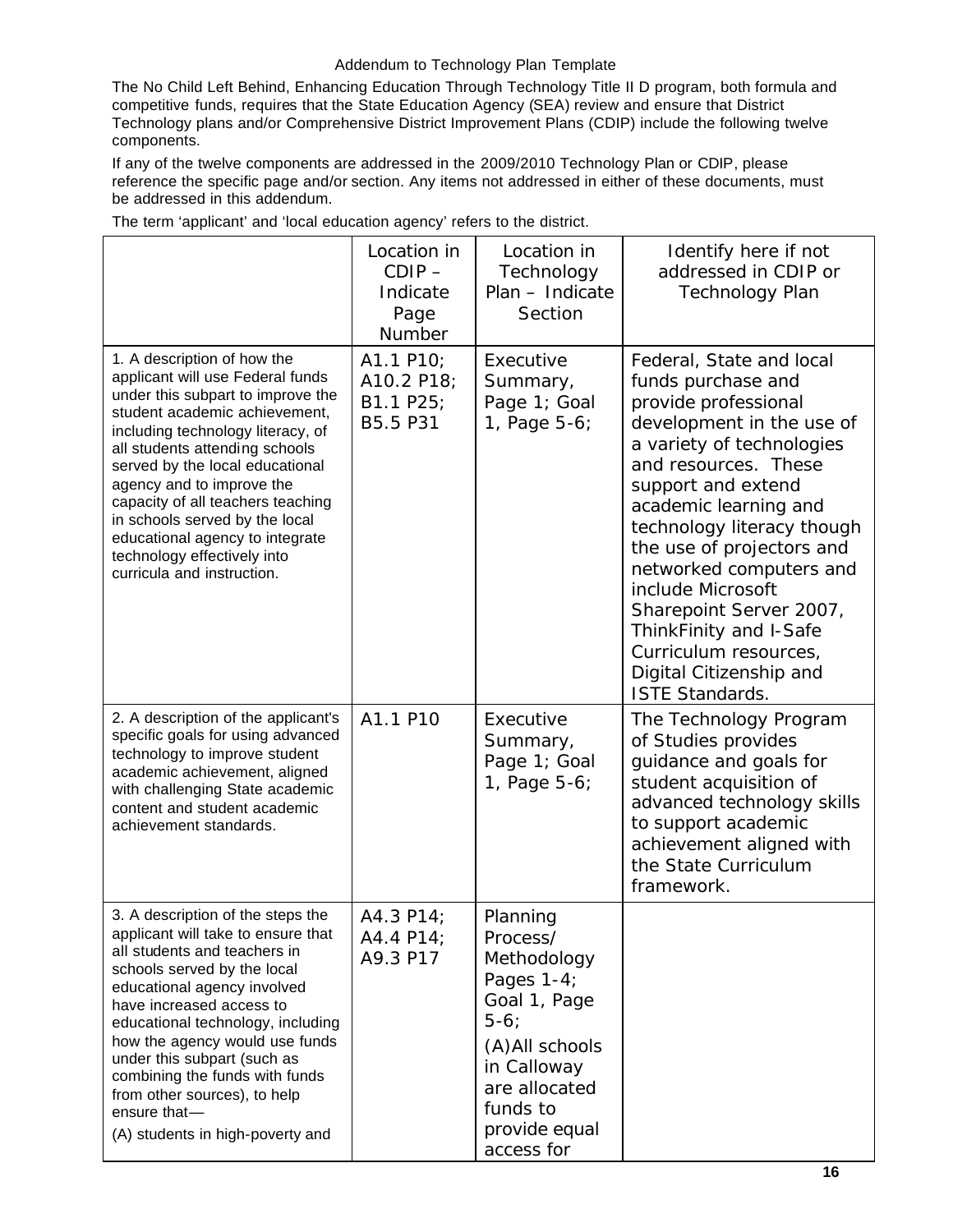| high-needs schools, or schools<br>identified under section 1116,<br>have access to technology; and<br>(B) teachers are prepared to<br>integrate technology effectively<br>into curricula and instruction.                                                                                                                                                                                                                                                                                                                                                                                                                                                                                                                                                                                                                                                                                                        |                                    | student of all<br>socio-<br>economic<br>levels and<br>needs.<br>(B) Siginificant<br>focus is placed<br>on Professional<br>Development<br>and<br>integration of<br>technology<br>into classroom<br>instruction. |  |
|------------------------------------------------------------------------------------------------------------------------------------------------------------------------------------------------------------------------------------------------------------------------------------------------------------------------------------------------------------------------------------------------------------------------------------------------------------------------------------------------------------------------------------------------------------------------------------------------------------------------------------------------------------------------------------------------------------------------------------------------------------------------------------------------------------------------------------------------------------------------------------------------------------------|------------------------------------|----------------------------------------------------------------------------------------------------------------------------------------------------------------------------------------------------------------|--|
| 4. A description of how the<br>applicant will-<br>(A) identify and promote curricula<br>and teaching strategies that<br>integrate technology effectively<br>into curricula and instruction,<br>based on a review of relevant<br>research, leading to<br>improvements in student<br>academic achievement, as<br>measured by challenging State<br>academic content and student<br>academic achievement<br>standards; and<br>(B) provide ongoing, sustained<br>professional development for<br>teachers, principals,<br>administrators, and school library<br>media personnel serving the<br>local educational agency, to<br>further the effective use of<br>technology in the classroom or<br>library media center, including, if<br>applicable, a list of the entities<br>that will be partners with the local<br>educational agency involved in<br>providing the ongoing, sustained<br>professional development. | A1.4 P12;<br>A4.2 P13;<br>B5.5 P31 | Goal 1, Page<br>$5-6$<br>Goal 2, Pages<br>$7 - 8$<br>Staff Training/<br>Professional<br>Development<br>Goals, Pages<br>$9 - 10$                                                                                |  |
| 5. A description of the type and<br>costs of technologies to be<br>acquired under this subpart,<br>including services, software, and<br>digital curricula, and including<br>specific provisions for<br>interoperability among<br>components of such<br>technologies.                                                                                                                                                                                                                                                                                                                                                                                                                                                                                                                                                                                                                                             | B1.1 P25;                          | Goal 1, Page<br>5-6; Goal 2,<br>Page 7-8; Goal<br>3, Page 8-9<br>Current<br>Technology<br>and<br>Resources,<br>Pages 10;<br><b>Budget Pages</b><br>$13 - 15$                                                   |  |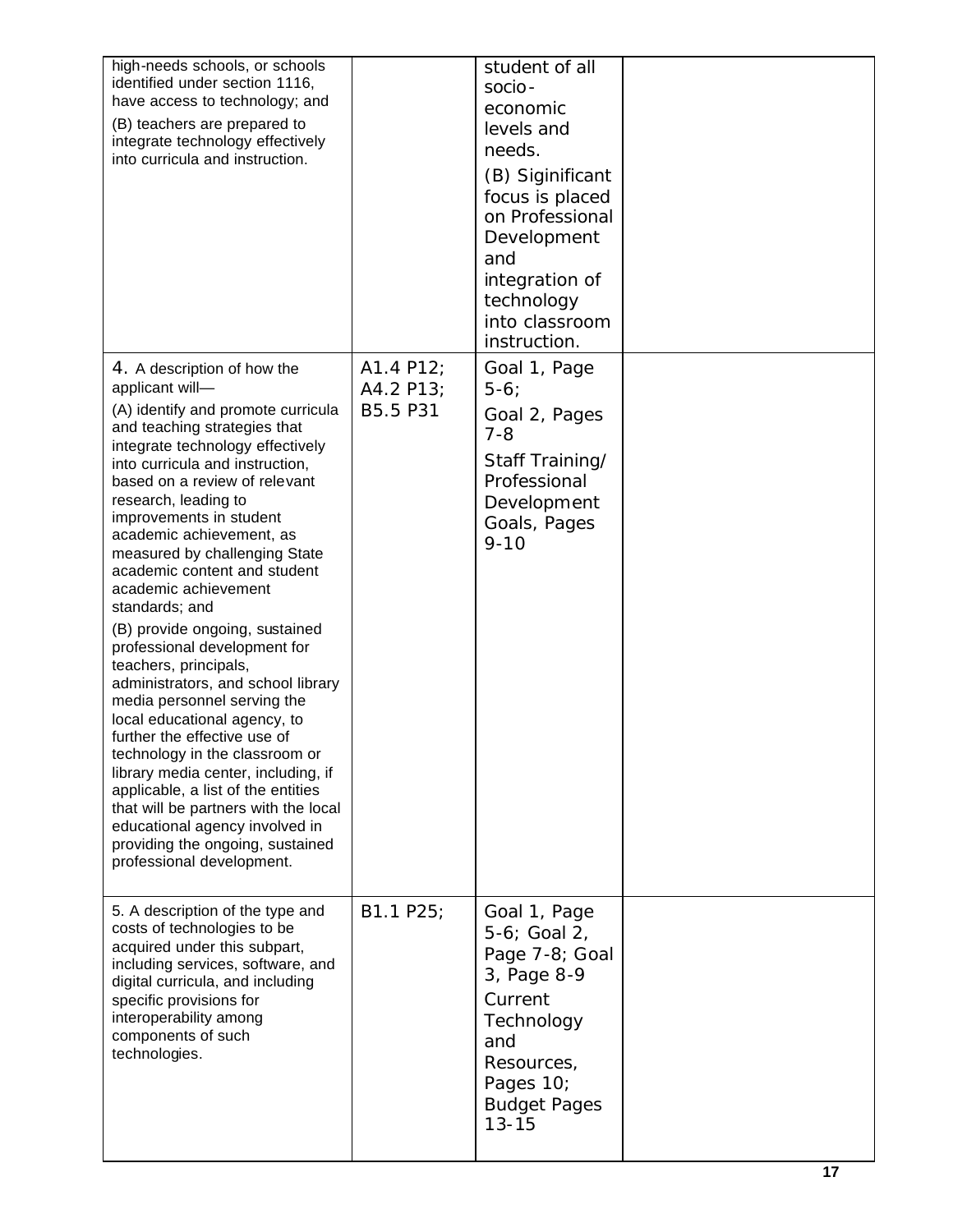| 6. A description of how the<br>applicant will coordinate activities<br>carried out with funds provided<br>under this subpart with<br>technology-related activities<br>carried out with funds available<br>from other Federal, State, and<br>local sources. | B1.1 P25;<br>B5.5 P31 | Goal 1, Page<br>5-6; Goal 2,<br>Page 7-8; Goal<br>3, Page 8-9;<br><b>Budget Pages</b><br>$13 - 15$                      |                                                                                                                                                                                                                                                                                                                                                                                                                                                                                                                                                                                                                                                                                                                                                                      |
|------------------------------------------------------------------------------------------------------------------------------------------------------------------------------------------------------------------------------------------------------------|-----------------------|-------------------------------------------------------------------------------------------------------------------------|----------------------------------------------------------------------------------------------------------------------------------------------------------------------------------------------------------------------------------------------------------------------------------------------------------------------------------------------------------------------------------------------------------------------------------------------------------------------------------------------------------------------------------------------------------------------------------------------------------------------------------------------------------------------------------------------------------------------------------------------------------------------|
| 7. A description of how the<br>applicant will integrate<br>technology (including software<br>and other electronically delivered<br>learning materials) into curricula<br>and instruction, and a timeline for<br>such integration.                          | A4.2 P13;             | Goal 1, Page<br>5-6; Goal 2,<br>Page 7-8;<br>Staff Training/<br>Professional<br>Development<br>Goals, Pages<br>$9 - 10$ | Integration of Technology<br>into our curriculum and<br>classroom environments is<br>an ongoing process that<br>we have been engaged in<br>since the early $1990's - as$<br>long as there are new<br>technologies and skills to<br>be developed we will<br>continue to focus on<br>building and adding to our<br>toolboxes. The current<br>year and for several more<br>years PD will include work<br>on the Microsoft<br><b>SharePoint Server web</b><br>resources for internal<br>(portal controlled) online<br>classroom environments<br>as well as Internet<br>resources for parents and<br>community members. I-<br>Safe, Digital Citizenship<br>and ThinkFinity are<br>additional curriculum<br>resources and projects<br>that will be used in our<br>schools. |

| 8. A description of how the<br>applicant will encourage the<br>development and utilization of<br>innovative strategies for the<br>delivery of specialized or rigorous<br>academic courses and curricula<br>through the use of technology,<br>including distance learning<br>technologies, particularly for<br>those areas that would not<br>otherwise have access to such<br>courses and curricula due to<br>geographical isolation or<br>insufficient resources. | B5.5 P31 | Goal 2, Page<br>$7-8;$<br>Staff Training/<br>Professional<br>Development<br>Goals, Pages<br>$9 - 10$ | Integration of Technology<br>into our curriculum and<br>classroom environments is<br>an ongoing process that<br>we have been engaged in<br>since the early $1990's - as$<br>long as there are new<br>technologies and skills to<br>be developed we will<br>continue to focus on<br>building and adding to our<br>toolboxes. The current<br>year and for several more<br>years PD will include work |
|-------------------------------------------------------------------------------------------------------------------------------------------------------------------------------------------------------------------------------------------------------------------------------------------------------------------------------------------------------------------------------------------------------------------------------------------------------------------|----------|------------------------------------------------------------------------------------------------------|----------------------------------------------------------------------------------------------------------------------------------------------------------------------------------------------------------------------------------------------------------------------------------------------------------------------------------------------------------------------------------------------------|
|-------------------------------------------------------------------------------------------------------------------------------------------------------------------------------------------------------------------------------------------------------------------------------------------------------------------------------------------------------------------------------------------------------------------------------------------------------------------|----------|------------------------------------------------------------------------------------------------------|----------------------------------------------------------------------------------------------------------------------------------------------------------------------------------------------------------------------------------------------------------------------------------------------------------------------------------------------------------------------------------------------------|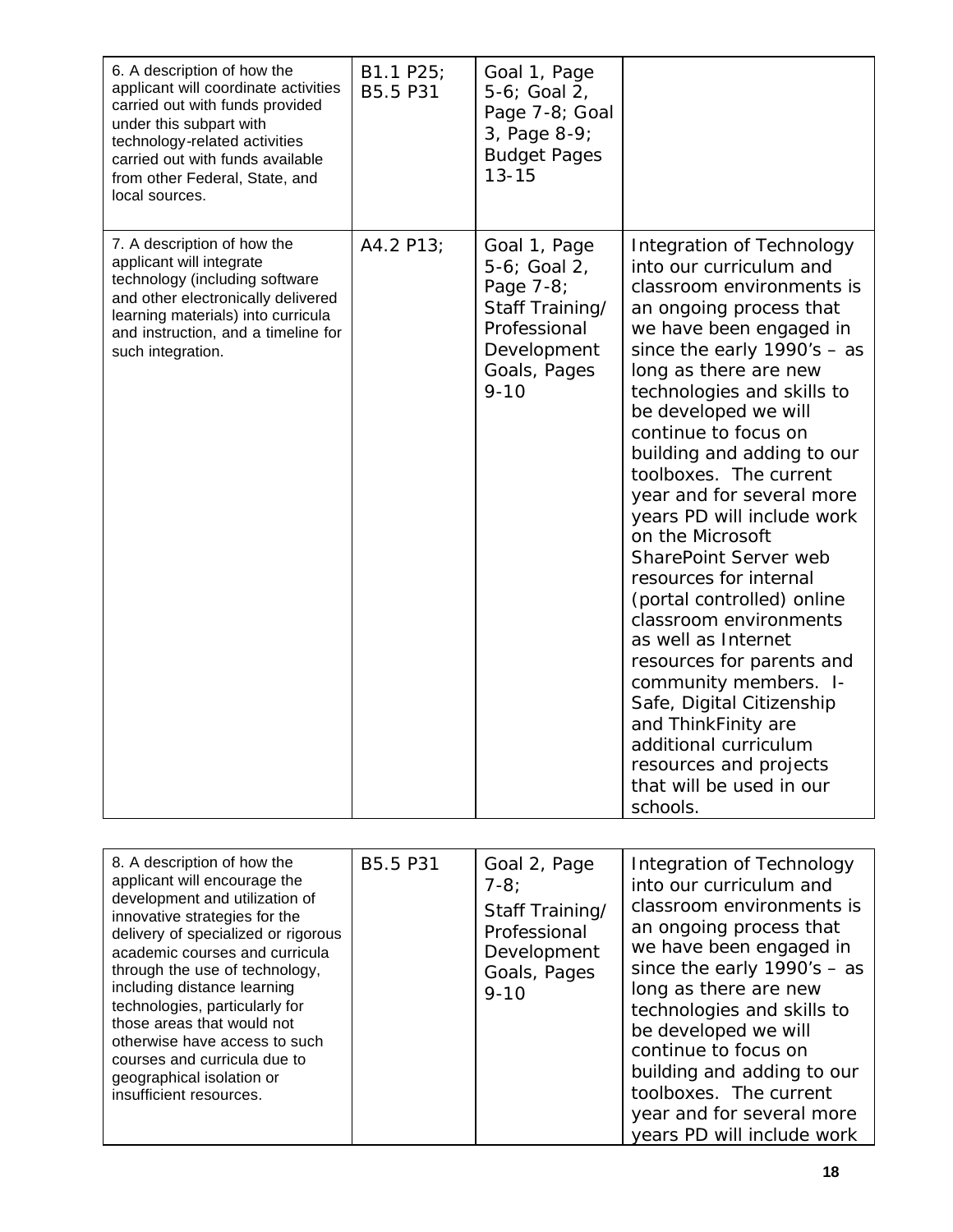|                                                                                                                                                                                                                                                                                                                                                                                                                                     |                          |                                                                                             | on the Microsoft<br>SharePoint Server web<br>resources for internal<br>(portal controlled) online<br>classroom environments<br>as well as Internet<br>resources for parents and<br>community members. I-<br>Safe, Digital Citizenship<br>and ThinkFinity are<br>additional curriculum<br>resources and projects<br>that will be used in our<br>schools. |
|-------------------------------------------------------------------------------------------------------------------------------------------------------------------------------------------------------------------------------------------------------------------------------------------------------------------------------------------------------------------------------------------------------------------------------------|--------------------------|---------------------------------------------------------------------------------------------|---------------------------------------------------------------------------------------------------------------------------------------------------------------------------------------------------------------------------------------------------------------------------------------------------------------------------------------------------------|
| 9. A description of how the<br>applicant will ensure the effective<br>use of technology to promote<br>parental involvement and<br>increase communication with<br>parents, including a description<br>of how parents will be informed<br>of the technology being applied<br>in their child's education so that<br>the parents are able to reinforce<br>at home the instruction their child<br>receives at school.                    | <b>B3 PPS 28-</b><br>29; | Goal 2, Page<br>$7-8;$                                                                      | Parent Portal access to our<br>Infinite Campus resources<br>along with the<br>implementation of the<br>Microsoft SharePoint<br>Server and E-Mail<br>resources will enhance<br>communications and allow<br>a dialog between teachers<br>and parents focused on<br>student achievement and<br>strengthen the home-<br>school connection.                  |
| 10. A description of the process<br>and accountability measures that<br>the applicant will use to evaluate<br>the extent to which activities<br>funded under this subpart are<br>effective in integrating technology<br>into curricula and instruction,<br>increasing the ability of teachers<br>to teach, and enabling students<br>to meet challenging State<br>academic content and student<br>academic achievement<br>standards. |                          | Evaluation,<br>Page 12                                                                      |                                                                                                                                                                                                                                                                                                                                                         |
| 11. A description of the<br>supporting resources (such as<br>services, software, other<br>electronically delivered learning<br>materials, and print resources)<br>that will be acquired to ensure<br>successful and effective uses of<br>technology.                                                                                                                                                                                |                          | Current<br>Technology<br>and<br>Resources,<br>Pages 10;<br><b>Budget Pages</b><br>$13 - 15$ |                                                                                                                                                                                                                                                                                                                                                         |